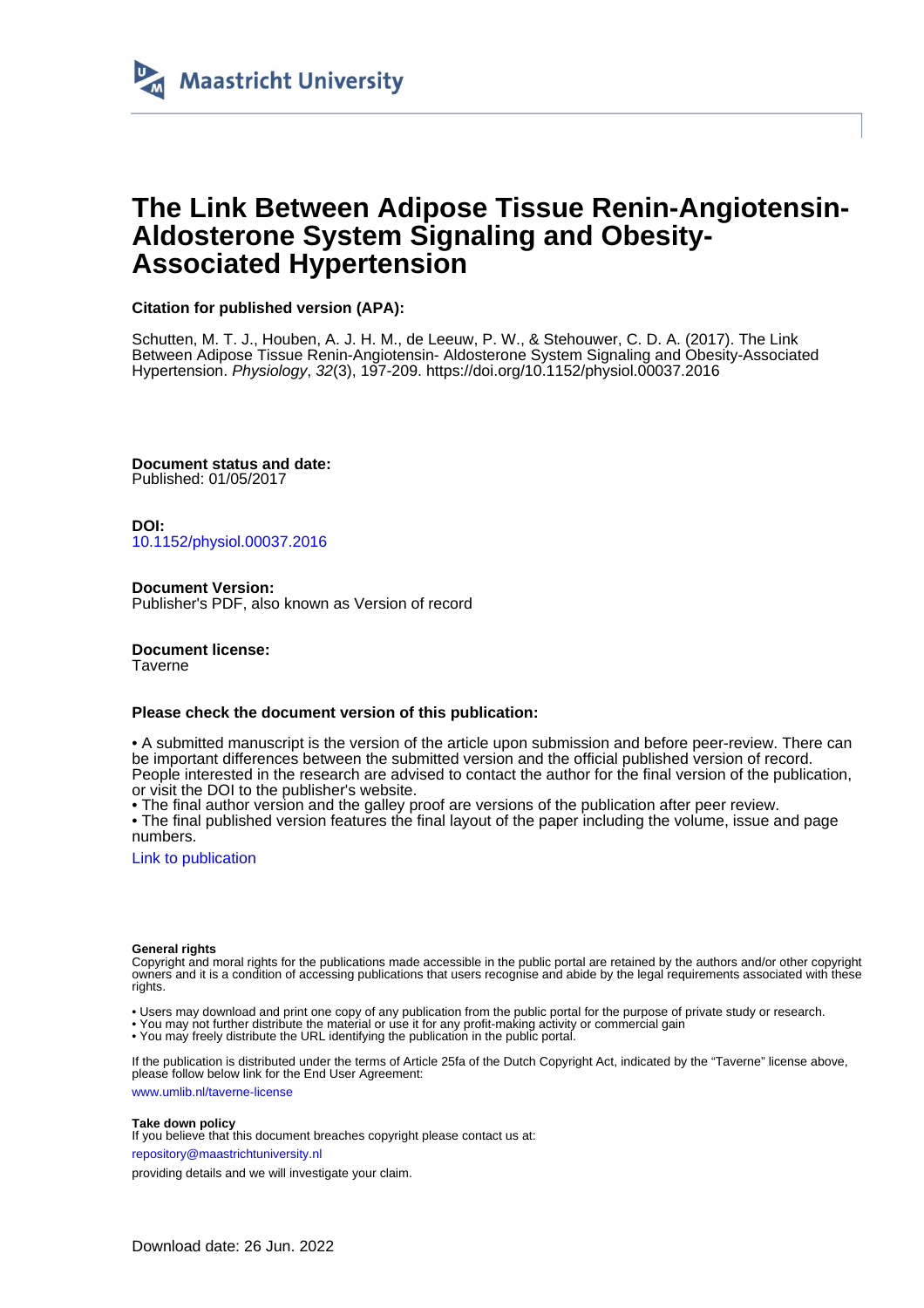## The Link Between Adipose Tissue Renin-Angiotensin-Aldosterone System Signaling and Obesity-Associated Hypertension

Monica T. J. Schütten, Alfons J. H. M. Houben, Peter W. de Leeuw, and Coen D. A. Stehouwer

*Department of Internal Medicine and Cardiovascular Research Institute Maastricht, Maastricht University Medical Centre, Maastricht, The Netherlands cda.stehouwer@mumc.nl*

Obese individuals frequently develop hypertension, which is for an important part attributable to renin-angiotensin-aldosterone system (RAAS) overactivity. This review summarizes preclinical and clinical evidence on the involvement of dysfunctional adipose tissue in RAAS activation and on the renal, central, and vascular mechanisms linking RAAS components to obesity-associated hypertension.

Up to 80% of essential hypertension can be ascribed to excess weight via several mechanisms (71, 85). The aim of this paper is to discuss recent insights in how dysfunctional adipose tissue contributes to increased activity of the renin-angiotensin-aldosterone system (RAAS), which is thought to play a crucial role in the pathogenesis of obesityinduced hypertension (51) and whether these insights suggest new antihypertensive strategies.

### Adipose Tissue RAAS and Blood Pressure Regulation

Activation of the RAAS is an important mediator of elevated blood pressure under circumstances of obesity. This is not only attributable to sympathetic nervous system overactivity and renal compression (85) but also to dysfunctional adipose tissue.

First, significant angiotensin II (AngII) secretion from abdominal subcutaneous adipose tissue has clearly been demonstrated in obese individuals (87). The fact that the machinery necessary to generate AngII, i.e., angiotensinogen (AGT) mRNA and protein, renin mRNA and activity, and angiotensin converting enzyme (ACE) mRNA and protein, has been encountered in both animal and human adipose tissue (components) (54, 63, 68, 73, 109, 134, 162, 183, 186, 195, 224) indicates that the reported substantial arteriovenous difference in AngII levels is not a consequence of AngII release after reuptake by adipose tissue but of de novo synthesis. This is underlined by observations of AngII production by cultured human adipocytes (187).

Second, white adipose tissue is the most abundant source of AGT after the liver (161), which is particularly relevant in obesity, given the increase in adipose tissue mass and AGT expression in rats with diet-induced obesity, whereas liver AGT expression remains unchanged (23). Subcutaneous adipose tissue AGT expression in obese, compared with lean, humans is enhanced as well, whereas body weight correlates positively and independently with adipose tissue AGT expression (208). How adipose tissue AGT expression relates to AGT secretion is not entirely clear yet, given the fact that unchanged or even decreased adipose tissue AGT expression has been reported as well in both obese animals (74, 203) and humans (53, 56). This could, however, serve as a compensating mechanism for the expanded fat mass, nevertheless resulting in a net increase in AGT release, as observed in obese mice and humans (224).

In obese rats, adipose tissue AGT expression corresponds with plasma AGT and AngII levels and blood pressure (23), whereas both adipose tissue AGT secretion and plasma AGT levels are increased in mice with diet-induced obesity, and adipose-tissue-derived AGT correlates with circulating AGT in these mice before and after weight loss (224). Moreover, mice deficient in adipocyte AGT fed a high-fat diet remain normotensive, whereas wild-type mice fed the same diet display elevations in plasma AngII and blood pressure (225). Correspondingly, in obese, compared with lean, women, plasma AGT, renin, ACE activity, and aldosterone are higher, and decrease after weight loss. Adipose tissue AGT expression is reduced as well following weight loss, and this is correlated with changes in circulating AGT and systolic blood pressure (53).

Third, human adipocytes are also capable of aldosterone production, which is partially AngII dependent (26), and, accordingly, BMI predicts plasma aldosterone concentration in overweight and obese hypertensive patients (171). In addition, adipose-tissue-derived mineralocorticoid-releasing factors, including leptin and complement-C1q TNF-related protein 1 (CTRP1), and also AngII, stimulate aldosterone release in human adrenocortical cells (50, 95, 101). Thus both the adipose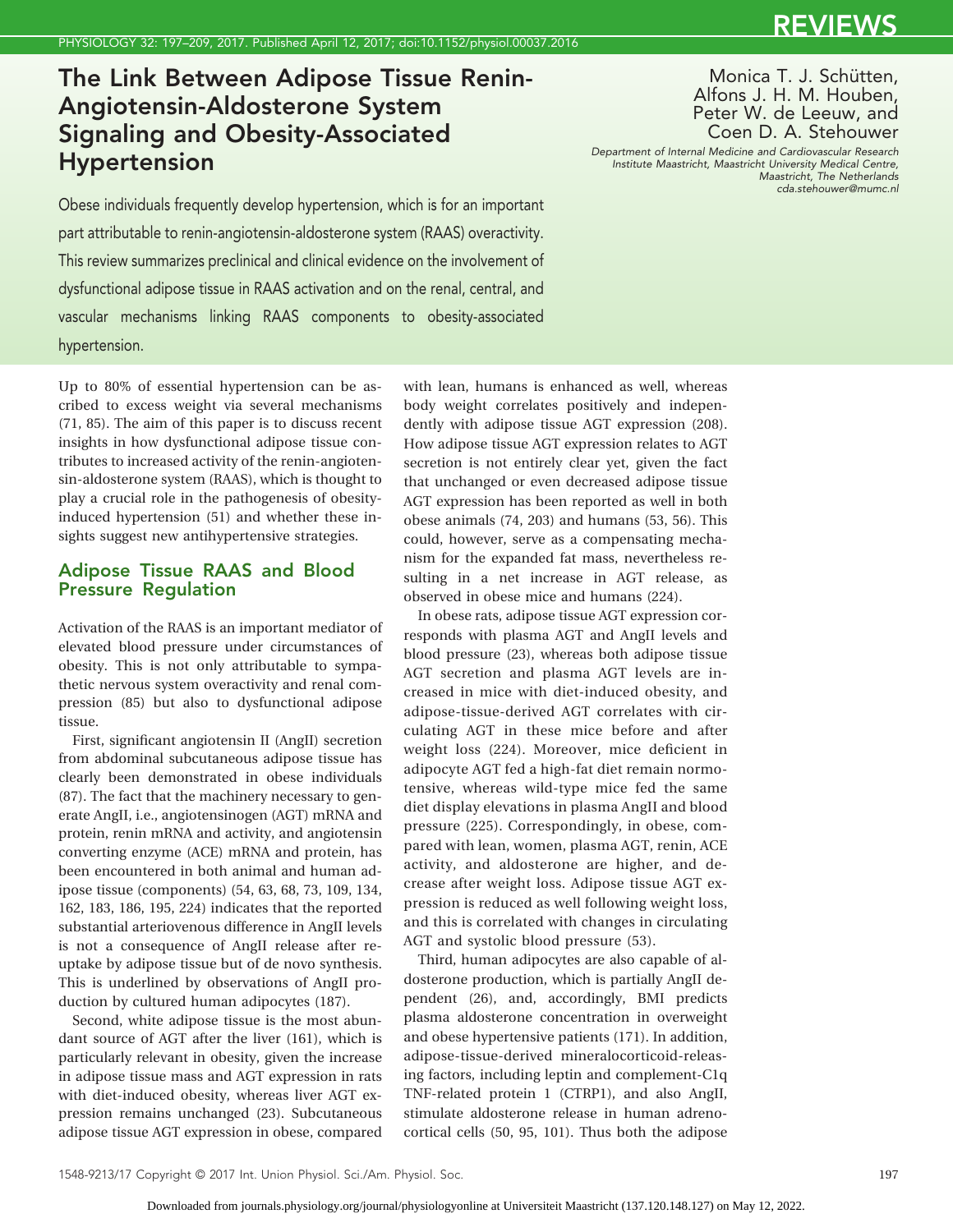tissue and adrenal glands are sources of aldosterone in obesity.

In addition to local production of AngII and aldosterone or mineralocorticoid-releasing factors, conversion of adipocyte-derived AGT by systemic renin and ACE-activity represents another way in which adipose tissue can contribute to increased circulating levels of AngII and aldosterone (FIGURE 1).

It is not clear whether it is truly adipocyte-derived renin or renin-like activity that is responsible for the generation of AngI and AngII, because renin mRNA levels in human adipocytes are threefold lower compared with human adipocyte AGT levels (55). Due to the presence of cathepsins and chymase in human adipose tissue (54, 109), however, AngI and AngII can be formed via alternative routes. In addition, (pro)renin receptors, which have been encountered in human adipocytes colocalized with renin and seem to be functional (1), may enhance renin enzymatic activity (157), although some investigators report normal AngII levels in rats overexpressing the human (pro)renin receptor (107). Thus it is likely that adipose tissue-derived RAAS components are involved in regulation of blood pressure.

The role of ACE2, angiotensin1–7 (Ang1–7), and the Mas and AT2 receptors, which are thought to constitute a potentially anti-hypertensive axis of the RAAS (179), in obesity-associated hypertension is as yet unclear but seems an important area of investigation. For example, ACE2 deficiency increased systolic blood pressure in mice fed a high-fat diet, probably resulting from decreased metabolism of AngII to Ang1–7 (80), although there are few data in humans.

### The RAAS and Obesity-Associated Hypertension: Pathophysiological Mechanisms

Alterations in RAAS activity, in part resulting from dysfunctional adipose tissue as observed in obesity, can interfere with blood pressure regulation at multiple levels.



FIGURE 1. Overview of the adipose tissue RAAS and its interactions with the systemic RAAS Adipocyte-derived extracellular RAAS enzymes are indicated in green; intracellular enzymes involved in angiotensin (Ang) I and II generation are indicated in red; and systemic extracellular RAAS enzymes are indicated in blue. AGT, angiotensinogen; Ang1–7, angiotensin1–7; (P)RR, (pro)renin receptor; ACE, angiotensin converting enzyme; ACE2, angiotensin converting enzyme 2; CTRP1, complement-C1q TNF-related protein 1.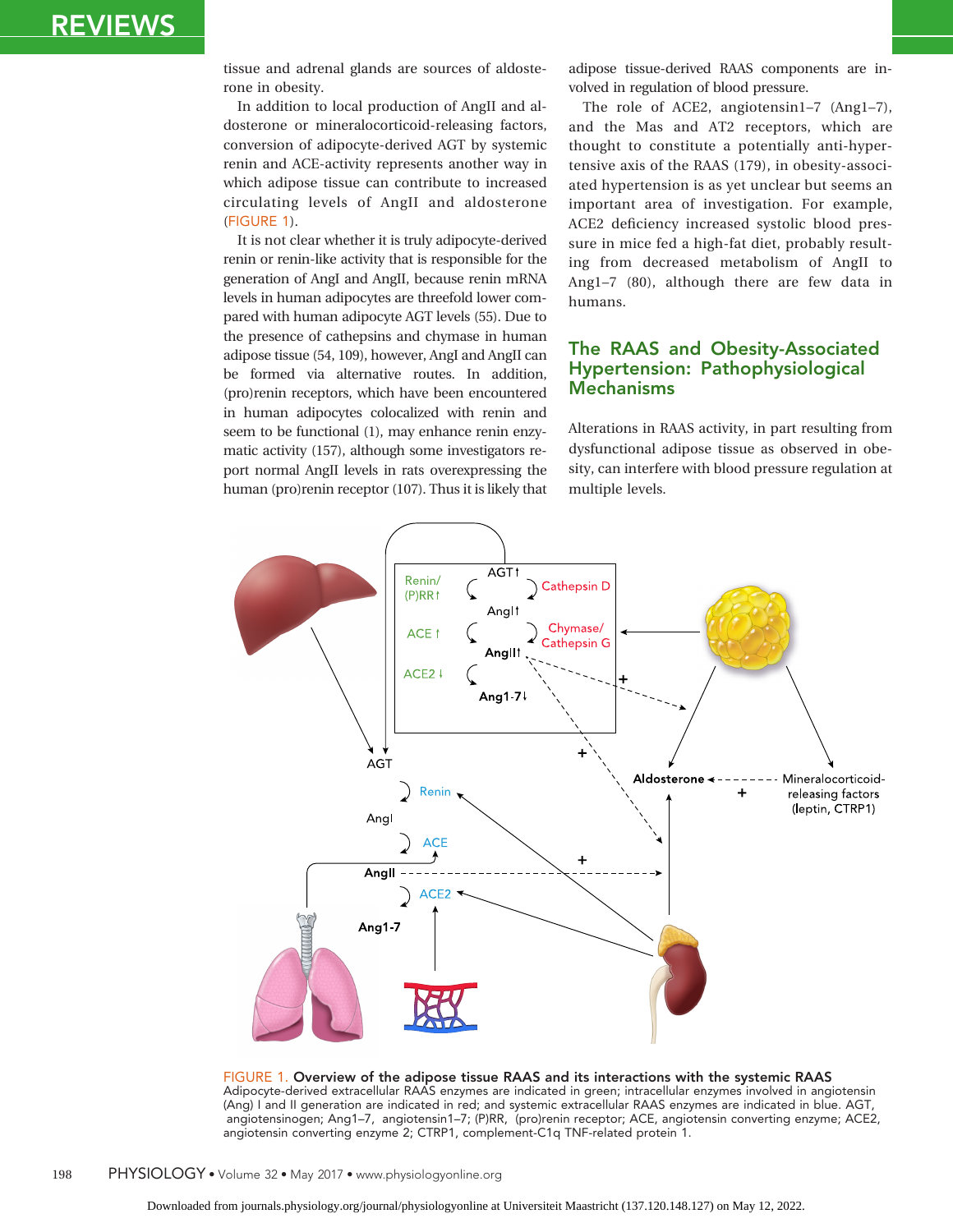#### *The RAAS and Sodium Homeostasis*

Increased renal sodium reabsorption and impaired pressure natriuresis are major contributors to the rise in blood pressure associated with excess weight (85). This is at least partially attributable to increased AngII levels stimulating sodium transport in multiple nephron segments, altering tubuloglomerular feedback and constricting efferent arterioles (13, 28, 36, 83, 84, 113, 160) (FIGURE 2), which may be reinforced by upregulation of the renal AT1R, as has been demonstrated in obese Zucker rats (221). Accordingly, both enalapril and candesartan produced greater increases in urinary sodium excretion in obese compared with lean Zucker rats (202), whereas losartan reduced renovascular resistance in essential hypertensive patients with a relatively high BMI (30). Interestingly, renal AT2R upregulation has been reported as well in obese rats (82), and chronic AT2R activation has been shown to both promote urinary sodium excretion, probably via effects on proximal tubule Na<sup>+</sup>-pump activity (4), and lower blood pressure in these rats. Although it remains to be established whether renal AT2R upregulation also occurs in human obesity, these findings may be of therapeutic relevance when AT2R agonists become available for administration in humans.

Increased aldosterone levels combined with a reduced "aldosterone escape" capability constitute another factor partly responsible for the salt surplus in obesity through its actions in the distal nephron promoting sodium reabsorption (38, 65) (FIGURE 2), which are to a lesser extent suppressed by usual regulatory mechanisms in obese rats (169), and potentially by increasing sodium appetite (65) and renal vascular resistance (9, 188).



FIGURE 2. Effects of RAAS components on sodium balance, central blood pressure regulation, and arterial stiffening AT1R, AngII type 1 receptor; AT2R, AngII type 2 receptor; MR, mineralocorticoid receptor; SON, supraoptic nucleus; PVN, paraventricular nucleus; NTS, nucleus tractus solitarius; RVLM, rostroventrolateral medulla; CVLM, caudal ventrolateral medulla.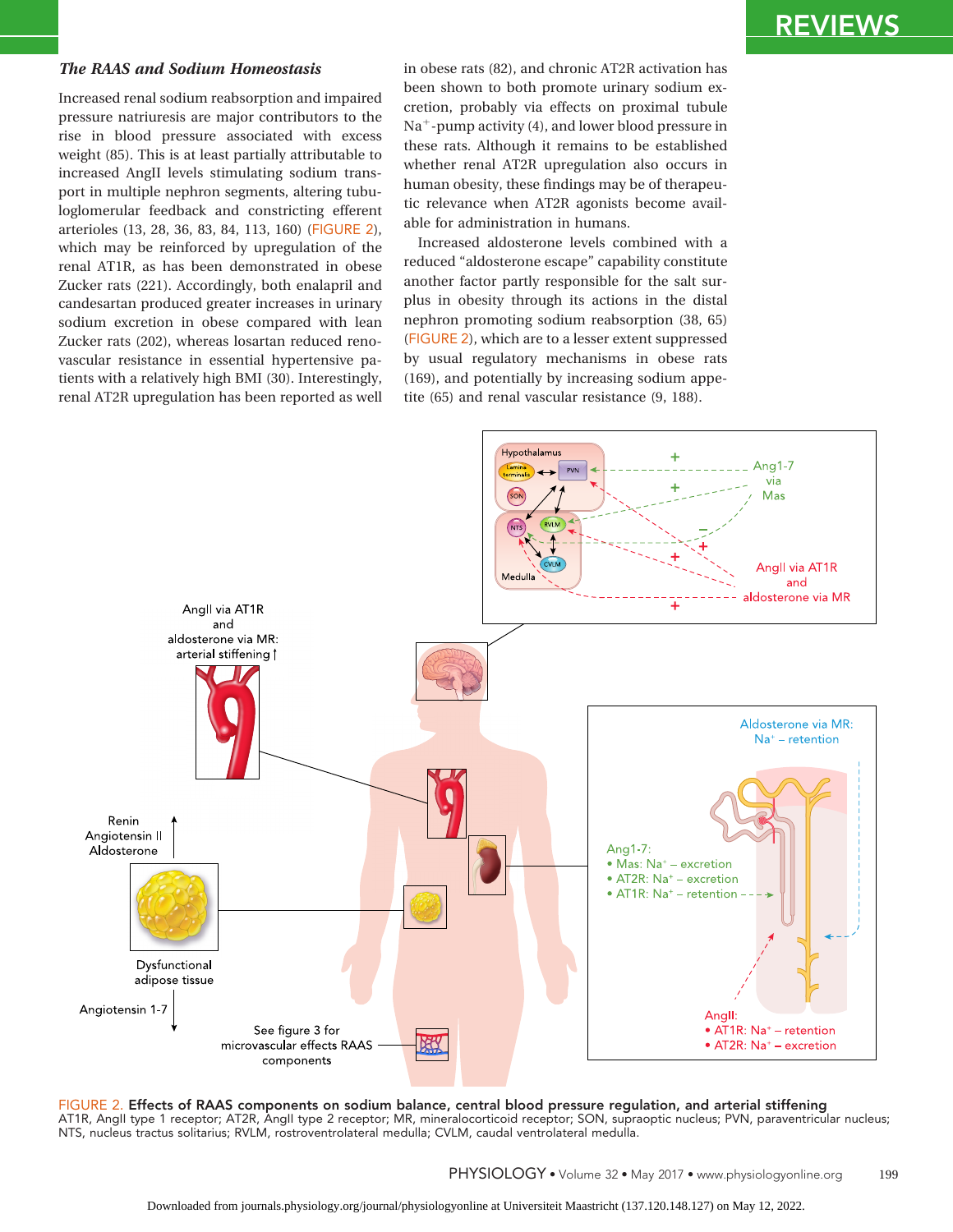Indeed, mineralocorticoid receptor (MR) blockade with eplerenone reduced sodium retention in parallel with blood pressure in obese, hypertensive dogs (45). Moreover, intracerebral administration of both aldosterone and AngII increased salt appetite in animals, whereas aldosterone enhanced the effect of AngII on sodium intake and vice versa (62, 65). The relevance of these observations for the sodium retention often accompanying human obesity remains to be established. This also applies to the renal vasoconstrictor effects of aldosterone, which may be more pronounced in the left kidney as a result of selectively altered reactivity of the renal vasculature (190).

Intricate interactions exist between Ang1–7 signaling through renal AT1R, AT2R, and Mas receptors, and the net effect of Ang1–7 on sodium balance is ambiguous. Ang1–7 has been demonstrated to reverse the stimulatory effects of AngII on Na<sup>+</sup>-ATPase activity in pig kidney proximal tubules by interaction with the Mas receptor (119) and is in addition capable of suppressing proximal tubule Na<sup>+</sup>-ATPase through the AT2 receptor (118) and through increasing phosholipase A2 activation (7). On the other hand, Ang1–7 was found to increase Na<sup>+</sup>-ATPase activity by binding to the AT1 receptor (120) (FIGURE 2). Inconsistent findings on the renovascular actions of Ang1–7, with potential consequences for sodium balance, have been reported as well in animal models, with Ang1–7 administration exerting either no effect (207), vasodilatation that was prevented by the Mas receptor antagonist A-779 (167, 176), or vasoconstriction (176, 209). These discrepancies are probably due to differences in dose and in degree of RAAS activation (211). Few data are available on the contribution of the renal actions of Ang1–7 to the regulation of blood pressure in healthy, obese, and hypertensive individuals. Nevertheless, findings of decreased urinary Ang1–7 excretion in untreated essential hypertensive individuals (60) and of chronic ACE inhibition being correlated with increases in urinary Ang1–7 levels (135) point to an association of decreased renal Ang1–7 signaling with elevated blood pressure.

### *The RAAS and the Sympathetic Nervous System*

Activation of the sympathetic nervous system (SNS) is an important mechanism linking obesity to hypertension, as illustrated by studies in obese dogs showing that renal denervation induces considerable reductions in blood pressure (90, 132). Alterations in RAAS signaling can partially account for obesity-associated SNS overactivity (51, 85).

Sympathoexcitatory actions of AngII are twofold. Under normal circumstances, AngII does not cross the blood-brain barrier, but circulating AngII is sensed by the subfornical organ (SFO) and area postrema (AP) residing outside the blood-brain barrier, which convey information to key autonomic/neurosecretory centers in the hypothalamus and brain stem, including the paraventricular nucleus of the hypothalamus (PVN), the rostral ventrolateral medulla (RVLM), and the nucleus tractus solitarii (NTS) (5, 59, 198). Elevated circulating AngII levels have been suggested to increase blood-brain barrier permeability (18, 19), thereby allowing for its direct access to these major cardiovascular control centers, which results in increased (renal) sympathetic nerve activity (and thus renin secretion and sodium retention), reduced baroreflex sensitivity, vasopressin release, and elevated mean arterial pressure (10, 22, 126, 129, 201, 213, 227) (FIGURE 2). In addition, AngII facilitates neurotransmission at sympathetic nerve terminals (166). Inhibitory effects of AngII on SNS activity have also been reported (52), potentially resulting from AngII signaling via AT2 receptors in the RVLM (143). The relevance of the latter findings is, however, doubtful, given the fact that increasing peripheral AngII levels generally results in sympathoexcitation, as has been demonstrated in rabbits (149) and normotensive individuals (142). Correspondingly, angiotensin receptor blocker (ARB) treatment was found to reduce sympathetic nerve activity, improve baroreceptor function, and decrease blood pressure in both obese animals and humans (78, 94, 110, 112).

Aldosterone is capable as well of elevating blood pressure by acting directly within the CNS. Brain regions involved in mineralocorticoid modulation of blood pressure are the circumventricular organs, paraventricular and supraoptic nuclei, NTS, and RVLM, and excess aldosterone signaling in these areas is associated with increased sodium appetite, (renal) sympathetic nerve activity, and vasopressin release, impaired baroreflex sensitivity, and elevated blood pressure (72, 77, 153, 226), potentially in part by interaction with AngII (226) (FIGURE 2).

Although the (patho)physiological importance of aldosterone's central effects has been questioned due to its limited blood-brain barrier penetration, a number of findings challenge this concern. In rats, the hypertensive effect of aldosterone or DOCA plus sodium administered subcutaneously was attenuated following intracerebroventricular (ICV) infusion of MR antagonists by reducing sympathetic tone and normalizing baroreflex acitivity (76, 100). Similarly, aldosterone infusion increased muscle sympathetic nerve activity (MSNA) and impaired baroreflex responses in healthy human volunteers (148), whereas spironolactone prevented chlorthalidone-induced sympathetic activation in individuals with untreated *stage 1* hypertension (164). The relative contribution of aldosterone to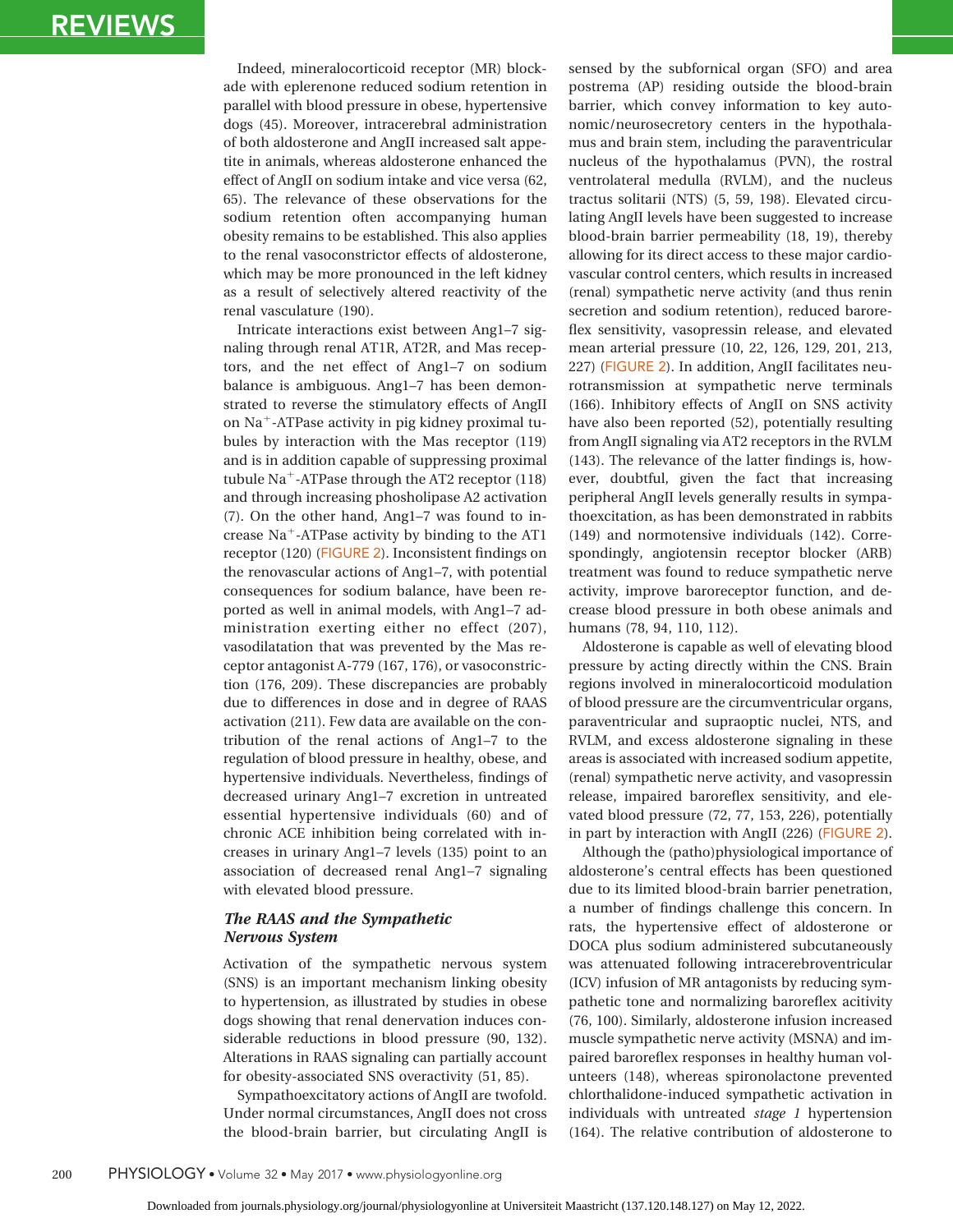obesity-associated sympathoexcitation remains to be determined, but the correlation of aldosterone levels with heart rate variability in obese, diabetic patients with resistant hypertension suggests its involvement (21).

Although central effects of ACE2 generally result in blood pressure reduction (57, 58, 199, 223), the consequences of Ang1–7 signaling for SNS activity and blood pressure depend on the brain region involved (FIGURE 2). Microinjection of Ang1–7 into the RVLM of normotensive and spontaneously hypertensive rats induced stimulation of renal SNA and pressor responses (127), which was blocked by A-779 (61, 152, 178). Similar effects on renal SNA have been observed following A-779 microinjection into the PVN (196), but whether Ang1–7 increases vasopressin release via PVN signaling is as yet unclear (139, 185). On the other hand, when administered ICV or applied directly to the NTS, Ang1–7 increased baroreflex sensitivity and reduced mean arterial pressure and heart rate in both normotensive and hypertensive rats (29, 32), and centrally administered A-779 exerted the

opposite effect in different rat models of hypertension (27, 158, 222).

The net effect of CNS Ang1–7 signaling on blood pressure under physiological and pathophysiological circumstances, including hypertension and obesity, remains to be elucidated and confirmed in humans. Findings of increased baroreflex sensitivity and decreased blood pressure following chronic intravenous administration of Ang1–7 in spontaneously hypertensive rats (SHRs) (16), however, suggest that its antihypertensive actions predominate.

#### *The RAAS and Microvascular Function*

Microcirculatory (arteriolar and capillary) structure and function determine peripheral vascular resistance and thus blood pressure. Impairment of normal microcirculatory function [i.e., rarefaction, impaired dilatation, and enhanced constriction (103, 108, 124, 125)] is thought to be both cause and consequence of hypertension (40, 49, 88, 103, 191), and is considered an important pathway linking obesity to hypertension (41, 43, 44, 64, 151). An impaired ability of insulin to dilate precapillary terminal arterioles and



### FIGURE 3. Interference of RAAS components with (insulin-mediated) nitric oxide and endothelin-1

production

MR, mineralocorticoid receptor; ROS, reactive oxygen species; IR, insulin receptor; NO, nitric oxide; ET-1, endothelin 1.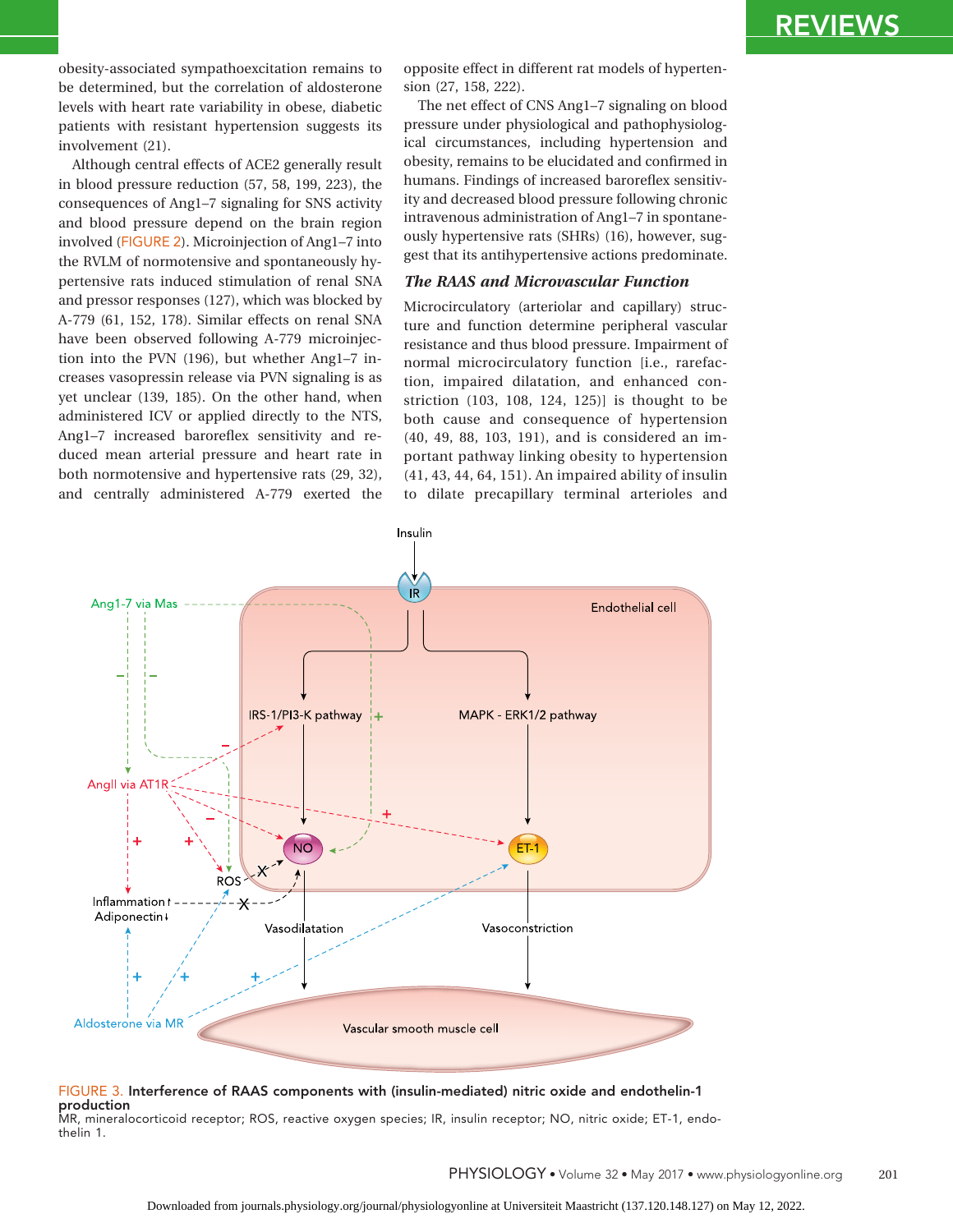induce capillary recruitment by increasing endothelial NO synthesis, i.e., microvascular insulin resistance (40, 103, 111, 150) (FIGURE 3), is a feature of obesity-associated microvascular dysfunction that has not only been suggested to increase blood pressure (92, 128) but also to hamper insulin-stimulated glucose uptake in skeletal muscle cells (35, 42, 44, 130, 192–194). Therefore, microvascular insulin resistance may be a shared pathophysiological mechanism between hemodynamic and metabolic consequences of obesity.

Increased AngII levels due to adipose tissue dysfunction can enhance microvascular vasoconstriction through multiple mechanisms via the AT1R (103, 150), notably by decreasing the synthesis and availability of endothelium-derived nitric oxide, stimulating the secretion and action of endothelium-derived vasoconstrictors such as endothelin 1 (ET-1) and prostanoids (25, 33, 103, 150), promoting vascular smooth muscle cell (VSMC) contraction (145), and increasing sympathetic nervous system activity (136) (FIGURE 3).

In addition, AngII interferes with vascular insulin signaling, thereby further hampering NO release (8, 212, 216), and, consequently, insulin-mediated capillary recruitment (105) (FIGURE 3). Thus beneficial effects of ACE-inhibitors and AT1R blockers on insulin-induced microvascular recruitment, as observed in lean and obese rats (34, 215), and healthy and mildly hypertensive individuals (104, 181), might underlie part of their antihypertensive actions and could explain to a certain extent the reduced risk of developing Type 2 diabetes in hypertensive patients following long-term treatment with these agents (6). The vasoactive properties of AngII may comprise more than just vasoconstriction, since it is capable of promoting vasodilatation by increasing NO release and enhancing insulinmediated muscle microvascular recruitment through the AT2 receptor (31, 150). Increased AT2R protein expression, mediating decreased contractile responses to AngII, has been demonstrated in arteries of obese rats (81), but how these findings fit in the current view of vasoconstriction predominating in obesity (11) or whether this also applies to obese humans is not yet known.

Aldosterone excess in obesity may contribute to a pro-contractile state of the microvasculature (115, 117, 140, 141, 197, 205) by increasing oxidative stress (12, 98, 123), ET-1 release (163), and TNF- $\alpha$  expression, reducing expression of adiponectin (79) and interacting with salt and AngII (99, 144, 197) (FIGURE 3), which could add to its hypertensive effect, as suggested by animal data (46, 156). This might be enhanced by suppression of vascular insulin signaling (91). Accordingly, both MR blockade and endothelium-specific MR

deletion improved endothelial function in obese rats and mice (14, 184), whereas low-dose spironolactone increased aortic dilatation in response to insulin in female mice fed a Western diet (48). There are currently no data on microvascular consequences of MR blockade in human obesity. In patients with Type 2 diabetes, however, add-on therapy with spironolactone enhanced coronary microvascular function (70), and in older adults, individual improvements in flow-mediated dilatation (FMD) following eplerenone treatment were associated with higher total body fat (96). Although effects of MR blockade on FMD and (insulinmediated) microvascular function are not necessarily comparable (69, 97), these findings indicate a favorable response.

Ang1–7 antagonizes microvascular actions of AngII (175) and promotes NO release by activating the Mas, and possibly AT2, receptor (177, 214) (FIGURE 3). This ultimately results in vasorelaxation, as demonstrated in normotensive and obese mice (17, 176), and in normotensive and hypertensive individuals (180, 210). Administration of higher doses of Ang1–7 induced peripheral vasoconstriction in both animals (86, 89, 176) and humans (206), potentially due to concomitant AT1R stimulation and/or Mas receptor saturation and desensitization (75, 209), although the (patho) physiological relevance of these findings is doubtful. Ang1–7 also counteracts the inhibitory effect of AngII on insulin-mediated NO production (204), thereby stimulating insulin-induced muscle microvascular recruitment in rats (66). Vascular actions of Ang1–7 may affect blood pressure, as illustrated by amelioration of hypertension in stroke-prone SHRs following targeted expression of human ACE2 in VSMCs (168), but whether reduced microvascular Ang1–7 signaling contributes to the development of obesity-associated hypertension is currently unknown.

Adipocyte-derived RAAS components act in an endocrine manner to modulate (micro)vascular function, as outlined in the foregoing paragraphs. Paracrine effects have been reported as well, due to the presence of a local fat depot around most of the blood vessels in the human body, termed perivascular adipose tissue (PVAT).

Under normal circumstances, PVAT exerts anticontractile effects (3) that may be mediated for an important part by adipocyte-derived Ang1–7 (122), in addition to adiponectin (220). Moreover, PVAT from lean mice and women was found to enhance insulin-induced vasodilatation and microvascular recruitment, conceivably in an adiponectin-dependent manner (146, 147). In obesity, PVAT-induced anticontractility is diminished or even absent (2), as illustrated by PVAT from obese mice and women, revealing insulin-induced vasoconstriction (146,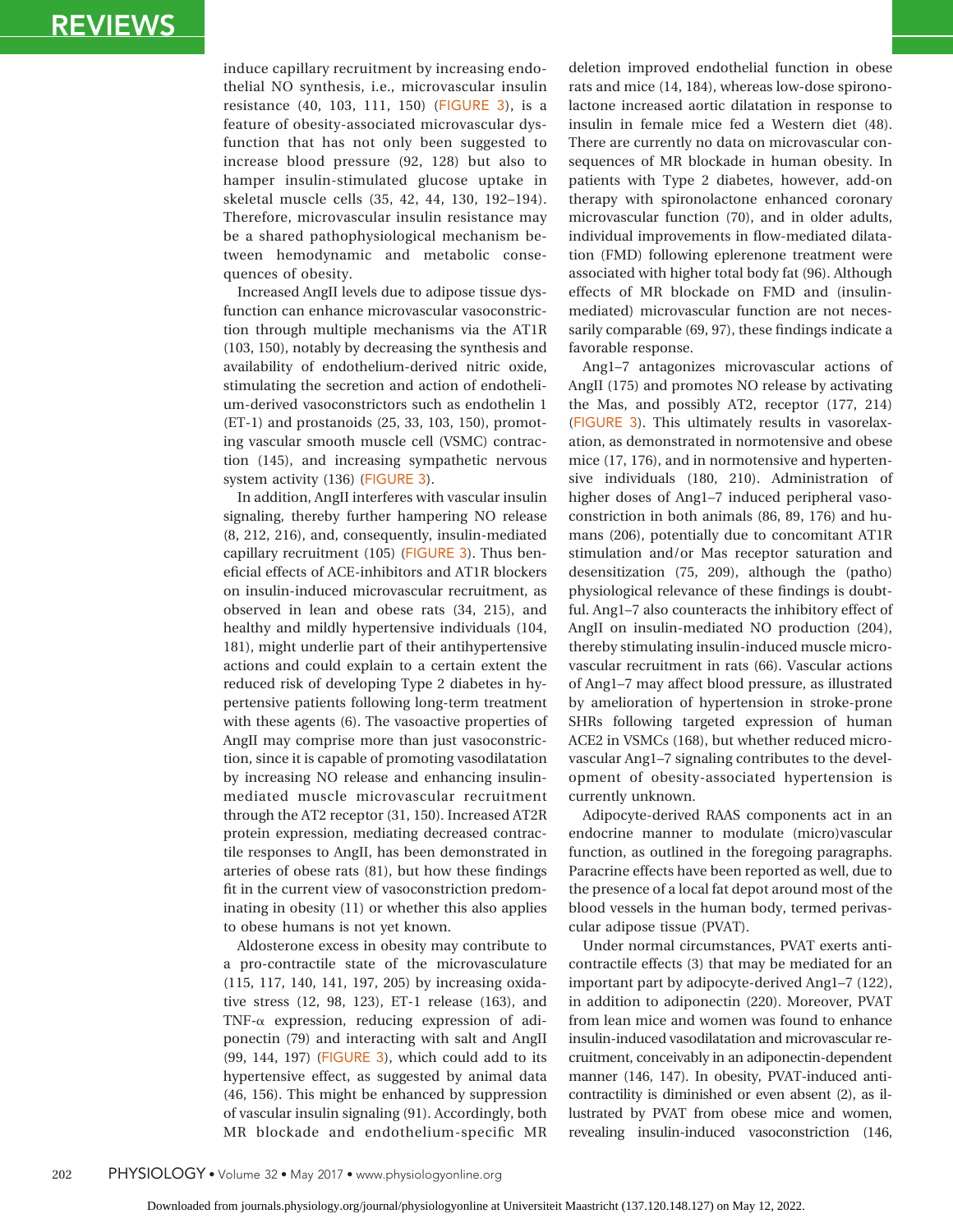147), and this might be related to an imbalance between AngII and Ang1–7 signaling. Indeed, the PVAT anticontractile response could be inhibited with an Ang1–7 antagonist in normotensive rats (133), whereas both AT1R antagonism and ACE inhibition prevented the loss of anticontractile PVAT function in rat small mesenteric arteries subjected to hypoxia (170) and fructose-fed rats (93). Adipocyte-derived aldosterone may also contribute to PVAT-induced contraction through activation of mineralocorticoid receptors. Indeed, eplerenone was found to improve acetylcholine-induced relaxation of small mesenteric arteries containing perivascular fat in obese diabetic mice (26). To our knowledge, studies in humans on the role of RAAS dysregulation in the loss of PVAT anticontractility have not yet been performed.

### *The RAAS and Arterial Stiffening*

Arterial stiffening, which is both a consequence of greater mean arterial pressure and a cause of increased pulse pressure, is commonly observed in obese individuals (47, 121, 172, 200). Therefore, arterial stiffening may also precede elevations in systolic blood pressure and incident hypertension, as has been observed in a diet-induced model of obesity and in Framingham Offspring Study participants (106, 217).

AngII promotes arterial stiffening (FIGURE 2), also independent of effects on blood pressure (165, 219), by enhancing low-grade inflammation, VSMC proliferation, collagen deposition, and the development of fibrosis, which is partly mediated through increased oxidative stress (102, 121, 138, 173). Correspondingly, ACE-inhibitors and ARBs are more potent in reducing arterial stiffening compared with other classes of antihypertensive drugs (24).

Favorable effects of these agents on arterial distensibility, carotid-femoral (cf) and carotid-radial pulse wave velocity (PWV), augmentation index, and central aortic pressure have also been confirmed in obese hypertensive individuals (154, 155), illustrating the significance of AngII-induced vascular remodeling in obesity.

Aldosterone augments arterial stiffening as well (20, 116, 137) (FIGURE 2), through regulation of collagen turnover and fibrous tissue formation, increases in inflammation and oxidative stress (102, 138, 174), and potentially endothelial stiffness (114). These actions may be partly exerted by SMC MRs (67) and are not necessarily blood pressure dependent (189). In addition, aldosterone was found to potentiate some of the hypertrophic effects of AngII on cultured SMCs (174). Thus several measures of arterial stiffening have been demonstrated to improve as a result of MR blockade in hypertensive and obese animals (15, 48, 116), and in essential hypertensive individuals (137, 182, 218), also independent of reductions in blood pressure. Similarly, heart-ankle and brachial-ankle PWV decreased following adrenalectomy in patients with aldosterone-producing adenoma (131). Whether MR blockade affects arterial stiffening in human obesity remains to be established, but the association of aldosterone with heart-femoral PWV in overweight and obese young adults (39) and a reduction of aldosterone levels in parallel with cf-PWV in obese, hypertensive individuals after exercise training (37) suggest a beneficial response.

Although increased arterial stiffness following AngII administration and with aging has been demonstrated in ACE2 knockout murine mesenteric arteries (159), the role of the Ang1–7/Mas axis in the modulation of obesity-related arterial stiffening awaits further investigation.

### Conclusions and Future **Perspectives**

Adipose tissue contributes to increased circulating levels of AngII and aldosterone as observed in obesity, and potentially impairs metabolism of AngII to Ang1–7. Whether adipocyte-derived AGT is predominantly converted to angiotensin peptides within adipose tissue or by systemic RAAS components, and how RAAS dysregulation affects PVAT anticontractility should be further elucidated. Nevertheless, the involvement of adipose tissue in obesity-associated RAAS overactivity stresses the importance of weight loss as antihypertensive strategy in hypertensive obese individuals.

Increased levels of AngII and aldosterone, in part resulting from adipose tissue dysfunction, not only induce sodium retention and sympathoexcitation, but may also impair (insulin-associated) microvascular function and modulate arterial stiffening, ultimately resulting in elevated blood pressure.

By intervening in the regulation of both extracellular volume and vascular tone, ACE inhibitors, angiotensin receptor blockers, and mineralocorticoid receptor antagonists can thus be, at least in theory, of great value in the treatment of obesityassociated hypertension. In advanced and longstanding hypertension, the complexity of its pathophysiology increases because of the cardiovascular and renal alterations that are secondary to high blood pressure itself. Multiple agents are then often needed for blood pressure control, which makes it difficult to investigate the relative merits of specific agents. Therefore, whether specific agents such as mineralocorticoid receptor antagonists have superior efficacy in obesity-associated hypertension and can target presumed mechanisms including SNS overactivity, (renal) microvascular dysfunction, and arterial stiffening can probably best be studied in lean and obese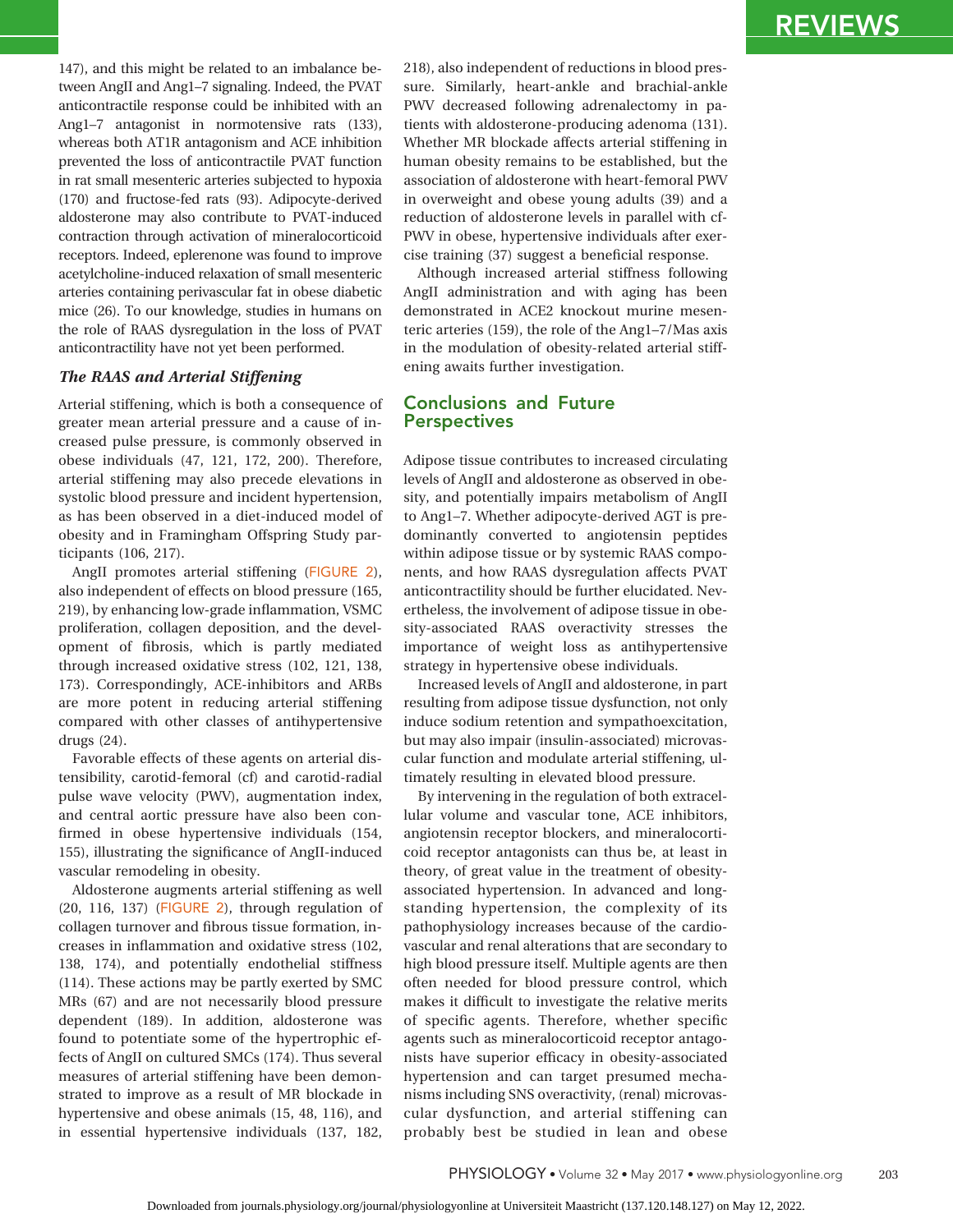individuals with mild hypertension of relatively short duration, preferably before and after weight loss in the obese individuals. Such studies are very scarce. In addition, unraveling the role of the AT2 receptor in the pathophysiological mechanisms underlying elevated blood pressure in human obesity might be of therapeutic benefit, particularly when AT2R agonists such as Compound 21 become available for clinical applications.

Finally, although the role of angiotensin1–7 in sodium homeostasis and the net influence of its central actions on blood pressure are ambiguous, favorable effects on (insulin-mediated) microvascular function, and potentially vascular stiffening, have been demonstrated. Future research should be directed toward comparing adipocyte ACE2 expression and activity between lean and obese individuals, and before and after weight loss. Moreover, studying the effect of Ang1–7 administration on sodium balance, sympathetic nerve activity, and micro- and macrovascular function in lean vs. obese humans could contribute to a better understanding of its relative contribution to the regulation of extracellular volume and vascular tone. For this latter purpose, Mas receptor agonists and antagonists eligible for administration in humans are also eagerly awaited, and, in addition, Mas receptor agonists may obviously have therapeutic potential.

No conflicts of interest, financial or otherwise, are declared by the author(s).

Author contributions: M.T.S. prepared figures; M.T.S. drafted manuscript; M.T.S., A.J.H., P.W.d.L., and C.D.S. edited and revised manuscript; C.D.S. approved final version of manuscript.

#### *References*

- 1. Achard V, Boullu-Ciocca S, Desbriere R, Nguyen G, Grino M. Renin receptor expression in human adipose tissue. *Am J Physiol Regul Integr Comp Physiol* 292: R274–R282, 2007. doi[:10.1152/ajpregu.00439.2005.](http://dx.doi.org/10.1152/ajpregu.00439.2005)
- 2. Aghamohammadzadeh R, Heagerty AM. Obesity-related hypertension: epidemiology, pathophysiology, treat-ments, and the contribution of perivascular adipose tissue. *Ann Med* 44, *Suppl* 1: S74–S84, 2012. doi[:10.3109/](http://dx.doi.org/10.3109/07853890.2012.663928) [07853890.2012.663928.](http://dx.doi.org/10.3109/07853890.2012.663928)
- Aghamohammadzadeh R, Withers S, Lynch F, Greenstein A, Malik R, Heagerty A. Perivascular adipose tissue from human systemic and coronary vessels: the emergence of a new pharmacotherapeutic target. *Br J Pharmacol* 165: 670–682, 2012. doi[:10.1111/j.1476-5381.2011.01479.x.](http://dx.doi.org/10.1111/j.1476-5381.2011.01479.x)
- Ali Q, Hussain T. AT2 receptor non-peptide agonist C21 promotes natriuresis in obese Zucker rats. *Hypertens Res* 35: 654–660, 2012. doi[:10.1038/hr.2012.13.](http://dx.doi.org/10.1038/hr.2012.13)
- Anderson JW, Smith PM, Ferguson AV. Subfornical organ neurons projecting to paraventricular nucleus: whole-cell properties. *Brain Res* 921: 78–85, 2001. doi[:10.1016/S0006-](http://dx.doi.org/10.1016/S0006-8993(01)03093-1) [8993\(01\)03093-1.](http://dx.doi.org/10.1016/S0006-8993(01)03093-1)
- 6. Andraws R, Brown DL. Effect of inhibition of the renin-angiotensin system on development of type 2 diabetes mellitus (meta-analysis of randomized trials). *Am J Cardiol* 99: 1006– 1012, 2007. doi[:10.1016/j.amjcard.2006.10.068.](http://dx.doi.org/10.1016/j.amjcard.2006.10.068)
- 7. Andreatta-van Leyen S, Romero MF, Khosla MC, Douglas JG. Modulation of phospholipase A2 activity and sodium transport by angiotensin-(1–7). *Kidney Int* 44: 932–936, 1993. doi: [10.1038/ki.1993.334.](http://dx.doi.org/10.1038/ki.1993.334)
- 8. Andreozzi F, Laratta E, Sciacqua A, Perticone F, Sesti G. Angiotensin II impairs the insulin signaling pathway promoting production of nitric oxide by inducing phosphorylation of insulin receptor substrate-1 on Ser312 and Ser616 in human umbilical vein endothelial cells. *Circ Res* 94: 1211–1218, 2004. doi[:10.1161/01.RES.0000126501.34994.96.](http://dx.doi.org/10.1161/01.RES.0000126501.34994.96)
- 9. Arima S, Kohagura K, Xu HL, Sugawara A, Abe T, Satoh F, Takeuchi K, Ito S. Nongenomic vascular action of aldosterone in the glomerular microcirculation. *J Am Soc Nephrol* 14: 2255–2263, 2003. doi[:10.1097/01.ASN.0000083982.](http://dx.doi.org/10.1097/01.ASN.0000083982.74108.54) [74108.54.](http://dx.doi.org/10.1097/01.ASN.0000083982.74108.54)
- 10. Averill DB, Tsuchihashi T, Khosla MC, Ferrario CM. Losartan, nonpeptide angiotensin II-type 1 (AT1) receptor antagonist, attenuates pressor and sympathoexcitatory responses evoked by angiotensin II and L-glutamate in rostral ventrolateral medulla. *Brain Res* 665: 245–252, 1994. doi[:10.1016/](http://dx.doi.org/10.1016/0006-8993(94)91344-7) [0006-8993\(94\)91344-7.](http://dx.doi.org/10.1016/0006-8993(94)91344-7)
- 11. Barton M, Baretella O, Meyer MR. Obesity and risk of vascular disease: importance of endothelium-dependent vasocon-striction. *Br J Pharmacol* 165: 591–602, 2012. doi[:10.1111/j.](http://dx.doi.org/10.1111/j.1476-5381.2011.01472.x) [1476-5381.2011.01472.x.](http://dx.doi.org/10.1111/j.1476-5381.2011.01472.x)
- 12. Bayorh MA, Rollins-Hairston A, Adiyiah J, Lyn D, Eatman D. Eplerenone suppresses aldosterone/ salt-induced expression of NOX-4. *J Renin Angiotensin Aldosterone Syst* 12: 195– 201, 2011. doi[:10.1177/1470320310391330.](http://dx.doi.org/10.1177/1470320310391330)
- 13. Bell PD, Peti-Peterdi J. Angiotensin II stimulates macula densa basolateral sodium/hydrogen exchange via type 1 angiotensin II receptors. *J Am Soc Nephrol* 10, Suppl 11: S225– S229, 1999.
- 14. Bender SB, DeMarco VG, Padilla J, Jenkins NT, Habibi J, Garro M, Pulakat L, Aroor AR, Jaffe IZ, Sowers JR. Mineralocorticoid receptor antagonism treats obesity-associated cardiac diastolic dysfunction. *Hypertension* 65: 1082–1088, 2015. doi[:10.1161/HYPERTENSIONAHA.114.04912.](http://dx.doi.org/10.1161/HYPERTENSIONAHA.114.04912)
- 15. Benetos A, Lacolley P, Safar ME. Prevention of aortic fibrosis by spironolactone in spontaneously hypertensive rats. *Arte-rioscler Thromb Vasc Biol* 17: 1152–1156, 1997. doi[:10.1161/](http://dx.doi.org/10.1161/01.ATV.17.6.1152) [01.ATV.17.6.1152.](http://dx.doi.org/10.1161/01.ATV.17.6.1152)
- 16. Benter IF, Diz DI, Ferrario CM. Pressor and reflex sensitivity is altered in spontaneously hypertensive rats treated with angiotensin-(1–7). *Hypertension* 26: 1138–1144, 1995. doi: [10.1161/01.HYP.26.6.1138.](http://dx.doi.org/10.1161/01.HYP.26.6.1138)
- 17. Beyer AM, Guo DF, Rahmouni K. Prolonged treatment with angiotensin 1-7 improves endothelial function in diet-induced obesity. *J Hypertens* 31: 730–738, 2013. doi[:10.1097/HJH.](http://dx.doi.org/10.1097/HJH.0b013e32835ecbe5) [0b013e32835ecbe5.](http://dx.doi.org/10.1097/HJH.0b013e32835ecbe5)
- 18. Biancardi VC, Son SJ, Ahmadi S, Filosa JA, Stern JE. Circulating angiotensin II gains access to the hypothalamus and brain stem during hypertension via breakdown of the blood-brain barrier. *Hypertension* 63: 572–579, 2014. doi[:10.1161/](http://dx.doi.org/10.1161/HYPERTENSIONAHA.113.01743) [HYPERTENSIONAHA.113.01743.](http://dx.doi.org/10.1161/HYPERTENSIONAHA.113.01743)
- 19. Biancardi VC, Stern JE. Compromised blood-brain barrier permeability: novel mechanism by which circulating angiotensin II signals to sympathoexcitatory centres during hypertension. *J Physiol* 594: 1591–1600, 2016. doi[:10.1113/](http://dx.doi.org/10.1113/JP271584) [JP271584.](http://dx.doi.org/10.1113/JP271584)
- 20. Blacher J, Amah G, Girerd X, Kheder A, Ben Mais H, London GM, Safar ME. Association between increased plasma levels of aldosterone and decreased systemic arterial compliance in subjects with essential hypertension. *Am J Hypertens* 10: 1326–1334, 1997. doi[:10.1016/S0895-7061\(97\)00301-4.](http://dx.doi.org/10.1016/S0895-7061(97)00301-4)
- 21. Boer-Martins L, Figueiredo VN, Demacq C, Martins LC, Faria AP, Moraes CH, Moreno H Jr. Leptin and aldosterone in sympathetic activity in resistant hypertension with or without type 2 diabetes. *Arq Bras Cardiol* 99: 642–648, 2012. doi[:10.](http://dx.doi.org/10.1590/S0066-782X2012005000047) [1590/S0066-782X2012005000047.](http://dx.doi.org/10.1590/S0066-782X2012005000047)
- 22. Boscan P, Allen AM, Paton JF. Baroreflex inhibition of cardiac sympathetic outflow is attenuated by angiotensin II in the nucleus of the solitary tract. *Neuroscience* 103: 153–160, 2001. doi[:10.1016/S0306-4522\(00\)00559-5.](http://dx.doi.org/10.1016/S0306-4522(00)00559-5)
- 23. Boustany CM, Bharadwaj K, Daugherty A, Brown DR, Randall DC, Cassis LA. Activation of the systemic and adipose renin-angiotensin system in rats with diet-induced obesity and hypertension. *Am J Physiol Regul Integr Comp Physiol* 287: R943–R949, 2004. doi[:10.1152/ajpregu.00265.2004.](http://dx.doi.org/10.1152/ajpregu.00265.2004)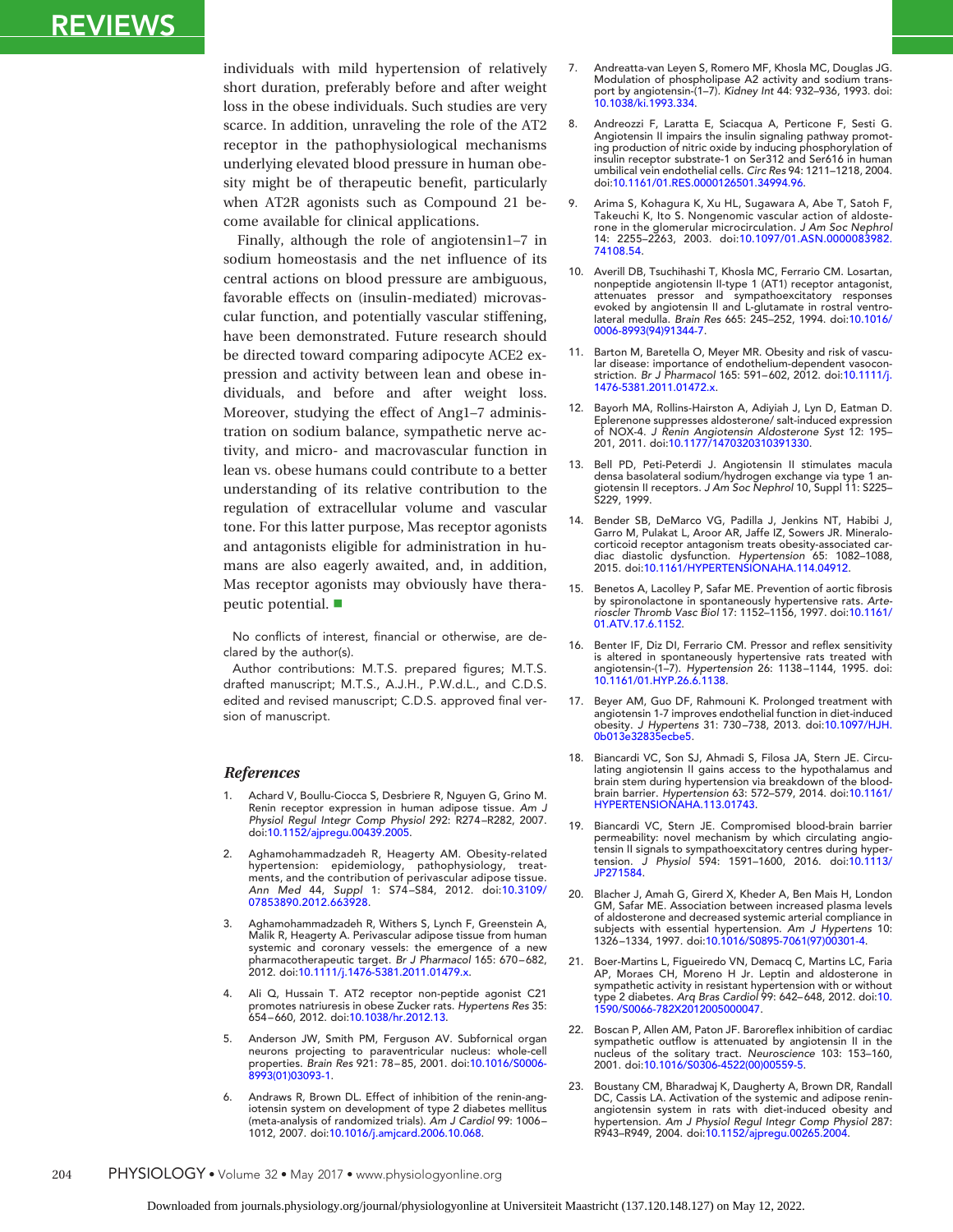- 24. Boutouyrie P, Lacolley P, Briet M, Regnault V, Stanton A, Laurent S, Mahmud A. Pharmacological modulation of arterial stiffness. *Drugs* 71: 1689–1701, 2011. doi[:10.2165/11593790-](http://dx.doi.org/10.2165/11593790-000000000-00000) [000000000-00000.](http://dx.doi.org/10.2165/11593790-000000000-00000)
- 25. Boydens C, Maenhaut N, Pauwels B, Decaluwé K, Van de Voorde J. Adipose tissue as regulator of vascular tone. *Curr Hypertens Rep* 14: 270–278, 2012. doi[:10.1007/s11906-012-0259-6.](http://dx.doi.org/10.1007/s11906-012-0259-6)
- 26. Briones AM, Nguyen Dinh Cat A, Callera GE, Yogi A, Burger D, He Y, Corrêa JW, Gagnon AM, Gomez-Sanchez CE, Gomez-Sanchez EP, Sorisky A, Ooi TC, Ruzicka M, Burns KD, Touyz RM. Adipocytes produce aldosterone through calcineurin-dependent signaling pathways: implications in diabetes mellitus-associated obesity and vas-<br>cular dysfunction. *Hypertension* 59: 1069–1078,<br>2012. doi:190223;/Border [0 0 0]?>10.1161/<br>HYPERTENSIONAHA.111.190223.
- 27. Britto RR, Santos RA, Fagundes-Moura CR, Kho-sla MC, Campagnole-Santos MJ. Role of angiotensin-(1–7) in the modulation of the baroreflex in renovascular hypertensive rats. *Hypertension* 30: 549–556, 1997. doi[:10.1161/01.HYP.30.3.549.](http://dx.doi.org/10.1161/01.HYP.30.3.549)
- 28. Burns KD, Li N. The role of angiotensin II-stimulated renal tubular transport in hypertension. *Curr Hypertens Rep* 5: 165–171, 2003. doi[:10.](http://dx.doi.org/10.1007/s11906-003-0074-1) [1007/s11906-003-0074-1.](http://dx.doi.org/10.1007/s11906-003-0074-1)
- 29. Campagnole-Santos MJ, Heringer SB, Batista EN, Khosla MC, Santos RA. Differential barore-ceptor reflex modulation by centrally infused angiotensin peptides. *Am J Physiol Regul Integr Comp Physiol* 263: R89–R94, 1992.
- 30. Caruso D, D'Avino M, Acampora C, Romano L, Bevilacqua N, Caruso G, Esposti DD, Borghi C. Effects of losartan and chlorthalidone on blood pressure and renal vascular resistance index in non-diabetic patients with essential hypertension and normal renal function. *J Cardiovasc Pharmacol* 44: 520–524, 2004. doi[:10.1097/00005344-](http://dx.doi.org/10.1097/00005344-200411000-00002) [200411000-00002.](http://dx.doi.org/10.1097/00005344-200411000-00002)
- 31. Chai W, Wang W, Dong Z, Cao W, Liu Z. Angiotensin II receptors modulate muscle microvascular and metabolic responses to insulin in vivo. *Diabetes* 60: 2939–2946, 2011. doi[:10.2337/](http://dx.doi.org/10.2337/db10-1691) [db10-1691.](http://dx.doi.org/10.2337/db10-1691)
- 32. Chaves GZ, Caligiorne SM, Santos RA, Khosla MC, Campagnole-Santos MJ. Modulation of the baroreflex control of heart rate by angiotensin- (1–7) at the nucleus tractus solitarii of normotensive and spontaneously hypertensive rats. *J Hypertens* 18: 1841–1848, 2000. doi[:10.1097/](http://dx.doi.org/10.1097/00004872-200018120-00019) [00004872-200018120-00019.](http://dx.doi.org/10.1097/00004872-200018120-00019)
- 33. Chen H, Montagnani M, Funahashi T, Shimomura I, Quon MJ. Adiponectin stimulates production of nitric oxide in vascular endothelial cells. *J Biol Chem* 278: 45021–45026, 2003. doi[:10.1074/jbc.](http://dx.doi.org/10.1074/jbc.M307878200) [M307878200.](http://dx.doi.org/10.1074/jbc.M307878200)
- Clerk LH, Vincent MA, Barrett EJ, Lankford MF, Lindner JR. Skeletal muscle capillary responses to insulin are abnormal in late-stage diabetes and are restored by angiotensin-converting enzyme inhibition. *Am J Physiol Endocrinol Metab* 293: E1804–E1809, 2007. doi[:10.1152/](http://dx.doi.org/10.1152/ajpendo.00498.2007) [ajpendo.00498.2007.](http://dx.doi.org/10.1152/ajpendo.00498.2007)
- 35. Clerk LH, Vincent MA, Jahn LA, Liu Z, Lindner JR, Barrett EJ. Obesity blunts insulin-mediated microvascular recruitment in human forearm muscle. *Diabetes* 55: 1436–1442, 2006. doi[:10.2337/](http://dx.doi.org/10.2337/db05-1373) [db05-1373.](http://dx.doi.org/10.2337/db05-1373)
- 36. Cogan MG. Angiotensin II: a powerful controller of sodium transport in the early proximal tubule. *Hypertension* 15: 451–458, 1990. doi[:10.1161/](http://dx.doi.org/10.1161/01.HYP.15.5.451) [01.HYP.15.5.451.](http://dx.doi.org/10.1161/01.HYP.15.5.451)
- 37. Collier SR, Sandberg K, Moody AM, Frechette V, Curry CD, Ji H, Gowdar R, Chaudhuri D, Meucci M. Reduction of plasma aldosterone and arterial stiffness in obese pre- and stage1 hypertensive subjects after aerobic exercise. *J Hum Hypertens* 29: 53–57, 2015. doi[:10.1038/jhh.2014.33.](http://dx.doi.org/10.1038/jhh.2014.33)
- 38. Connell JM, Davies E. The new biology of aldo-sterone. *J Endocrinol* 186: 1–20, 2005. doi[:10.](http://dx.doi.org/10.1677/joe.1.06017) [1677/joe.1.06017.](http://dx.doi.org/10.1677/joe.1.06017)
- 39. Cooper JN, Tepper P, Barinas-Mitchell E, Woodard GA, Sutton-Tyrrell K. Serum aldosterone is associated with inflammation and aortic stiffness in normotensive overweight and obese young adults. *Clin Exp Hypertens* 34: 63–70, 2012. doi: [10.3109/10641963.2011.618200.](http://dx.doi.org/10.3109/10641963.2011.618200)
- 40. De Boer MP, Meijer RI, Wijnstok NJ, Jonk AM, Houben AJ, Stehouwer CD, Smulders YM, Er-inga EC, Serné EH. Microvascular dysfunction: a potential mechanism in the pathogenesis of obesity-associated insulin resistance and hypertension. *Microcirculation* 19: 5–18, 2012. doi[:10.1111/j.1549-8719.2011.00130.x.](http://dx.doi.org/10.1111/j.1549-8719.2011.00130.x)
- 41. de Boer MP, Wijnstok NJ, Serné EH, Eringa EC, Stehouwer CD, Flyvbjerg A, Hoekstra T, Hey-mans MW, Meijer RI, Twisk JW, Smulders YM. Body mass index is related to microvascular vasomotion, this is partly explained by adiponectin. *Eur J Clin Invest* 44: 660–667, 2014. doi[:10.1111/](http://dx.doi.org/10.1111/eci.12284) [eci.12284.](http://dx.doi.org/10.1111/eci.12284)
- 42. de Jongh RT, Clark AD, IJzerman RG, Serné EH, de Vries G, Stehouwer CD. Physiological hyperinsulinaemia increases intramuscular microvascular reactive hyperaemia and vasomotion in healthy volunteers. *Diabetologia* 47: 978–986, 2004. doi[:10.1007/s00125-004-1412-9.](http://dx.doi.org/10.1007/s00125-004-1412-9)
- 43. de Jongh RT, Ijzerman RG, Serné EH, Voordouw JJ, Yudkin JS, de Waal HA, Stehouwer CD, van Weissenbruch MM. Visceral and truncal subcutaneous adipose tissue are associated with impaired capillary recruitment in healthy individ-uals. *J Clin Endocrinol Metab* 91: 5100–5106, 2006. doi[:10.1210/jc.2006-1103.](http://dx.doi.org/10.1210/jc.2006-1103)
- 44. de Jongh RT, Serné EH, IJzerman RG, de Vries G, Stehouwer CD. Impaired microvascular function in obesity: implications for obesity-associated microangiopathy, hypertension, and insulin resis-tance. *Circulation* 109: 2529–2535, 2004. doi[:10.](http://dx.doi.org/10.1161/01.CIR.0000129772.26647.6F) [1161/01.CIR.0000129772.26647.6F.](http://dx.doi.org/10.1161/01.CIR.0000129772.26647.6F)
- 45. de Paula RB, da Silva AA, Hall JE. Aldosterone antagonism attenuates obesity-induced hyper-<br>tension and glomerular hyperfiltration. *Hyper-*<br>*tension* 43: 41–47, 2004. doi[:10.1161/01.HYP.](http://dx.doi.org/10.1161/01.HYP.0000105624.68174.00)<br>[0000105624.68174.00.](http://dx.doi.org/10.1161/01.HYP.0000105624.68174.00)
- 46. DeLano FA, Schmid-Schönbein GW. Enhancement of glucocorticoid and mineralocorticoid receptor density in the microcirculation of the spontaneously hypertensive rat. *Microcirculation* 11: 69–78, 2004. doi[:10.1080/10739680490266207.](http://dx.doi.org/10.1080/10739680490266207)
- 47. DeMarco VG, Aroor AR, Sowers JR. The pathophysiology of hypertension in patients with obe-sity. *Nat Rev Endocrinol* 10: 364–376, 2014. doi: [10.1038/nrendo.2014.44.](http://dx.doi.org/10.1038/nrendo.2014.44)
- 48. DeMarco VG, Habibi J, Jia G, Aroor AR, Ramirez-Perez FI, Martinez-Lemus LA, Bender SB, Garro M, Hayden MR, Sun Z, Meininger GA, Manrique C, Whaley-Connell A, Sowers JR. Low-dose mineralocorticoid receptor blockade prevents western diet-induced arterial stiffening in female mice. *Hypertension* 66: 99–107, 2015. doi[:10.](http://dx.doi.org/10.1161/HYPERTENSIONAHA.115.05674) [1161/HYPERTENSIONAHA.115.05674.](http://dx.doi.org/10.1161/HYPERTENSIONAHA.115.05674)
- 49. Ding J, Wai KL, McGeechan K, Ikram MK, Kawa-saki R, Xie J, Klein R, Klein BB, Cotch MF, Wang JJ, Mitchell P, Shaw JE, Takamasa K, Sharrett AR, Wong TY; Meta-Eye Study Group. Retinal vascular caliber and the development of hypertension: a meta-analysis of individual participant data. *J Hypertens* 32: 207–215, 2014. doi[:10.1097/HJH.](http://dx.doi.org/10.1097/HJH.0b013e32836586f4) [0b013e32836586f4.](http://dx.doi.org/10.1097/HJH.0b013e32836586f4)
- 50. Dinh Cat AN, Friederich-Persson M, White A, Touyz RM. Adipocytes, aldosterone and obesity-related hypertension. *J Mol Endocrinol* 57: F7– F21, 2016. doi[:10.1530/JME-16-0025.](http://dx.doi.org/10.1530/JME-16-0025)
- Dorresteijn JA, Visseren FL, Spiering W. Mechanisms linking obesity to hypertension. *Obes Rev* 13: 17–26, 2012. doi[:10.1111/j.1467-789X.2011.](http://dx.doi.org/10.1111/j.1467-789X.2011.00914.x) [00914.x.](http://dx.doi.org/10.1111/j.1467-789X.2011.00914.x)
- 52. Dupont AG, Brouwers S. Brain angiotensin peptides regulate sympathetic tone and blood pres-sure. *J Hypertens* 28: 1599–1610, 2010. doi[:10.](http://dx.doi.org/10.1097/HJH.0b013e32833af3b2) [1097/HJH.0b013e32833af3b2.](http://dx.doi.org/10.1097/HJH.0b013e32833af3b2)
- 53. Engeli S, Böhnke J, Gorzelniak K, Janke J, Schling P, Bader M, Luft FC, Sharma AM. Weight loss and the renin-angiotensin-aldosterone system. *Hypertension* 45: 356–362, 2005. doi[:10.1161/01.](http://dx.doi.org/10.1161/01.HYP.0000154361.47683.d3) [HYP.0000154361.47683.d3.](http://dx.doi.org/10.1161/01.HYP.0000154361.47683.d3)
- 54. Engeli S, Gorzelniak K, Kreutz R, Runkel N, Distler A, Sharma AM. Co-expression of renin-angiotensin system genes in human adipose tissue. *J Hypertens* 17: 555–560, 1999. doi[:10.1097/](http://dx.doi.org/10.1097/00004872-199917040-00014) [00004872-199917040-00014.](http://dx.doi.org/10.1097/00004872-199917040-00014)
- 55. Engeli S, Schling P, Gorzelniak K, Boschmann M, Janke J, Ailhaud G, Teboul M, Massiéra F, Sharma AM. The adipose-tissue renin-angiotensin-aldosterone system: role in the metabolic syndrome? *Int J Biochem Cell Biol* 35: 807–825, 2003. doi[:10.1016/S1357-2725\(02\)00311-4.](http://dx.doi.org/10.1016/S1357-2725(02)00311-4)
- 56. Faloia E, Gatti C, Camilloni MA, Mariniello B, Sardu C, Garrapa GG, Mantero F, Giacchetti G. Comparison of circulating and local adipose tissue renin-angiotensin system in normotensive and hypertensive obese subjects. *J Endocrinol Invest* 25: 309–314, 2002. doi[:10.1007/](http://dx.doi.org/10.1007/BF03344010) [BF03344010.](http://dx.doi.org/10.1007/BF03344010)
- 57. Feng Y, Xia H, Cai Y, Halabi CM, Becker LK, Santos RA, Speth RC, Sigmund CD, Lazartigues E. Brain-selective overexpression of human angiotensin-converting enzyme type 2 attenuates neurogenic hypertension. *Circ Res* 106: 373–382, 2010. doi[:10.1161/CIRCRESAHA.109.208645.](http://dx.doi.org/10.1161/CIRCRESAHA.109.208645)
- 58. Feng Y, Yue X, Xia H, Bindom SM, Hickman PJ, Filipeanu CM, Wu G, Lazartigues E. Angiotensin-<br>converting enzyme 2 overexpression in the sub-<br>fornical organ prevents the angiotensin II-<br>mediated pressor and drinking responses and is<br>associated with angiotensin II type doi[:10.1161/CIRCRESAHA.107.169110.](http://dx.doi.org/10.1161/CIRCRESAHA.107.169110)
- Ferguson AV, Bains JS. Actions of angiotensin in the subfornical organ and area postrema: impli-<br>cations for long term control of autonomic out-<br>put. *Clin Exp Pharmacol Physiol 2*4: 96–101,<br>1997. doi[:10.1111/j.1440-1681.1997.tb01790.x.](http://dx.doi.org/10.1111/j.1440-1681.1997.tb01790.x)
- 60. Ferrario CM, Martell N, Yunis C, Flack JM, Chappell MC, Brosnihan KB, Dean RH, Fernandez A, Novikov SV, Pinillas C, Luque M. Characterization of angiotensin-(1–7) in the urine of normal and essential hypertensive subjects. *Am J Hypertens* 11: 137–146, 1998. doi[:10.](http://dx.doi.org/10.1016/S0895-7061(97)00400-7) [1016/S0895-7061\(97\)00400-7.](http://dx.doi.org/10.1016/S0895-7061(97)00400-7)
- 61. Fontes MA, Silva LC, Campagnole-Santos MJ, Khosla MC, Guertzenstein PG, Santos RA. Evi-dence that angiotensin-(1–7) plays a role in the central control of blood pressure at the ventrolateral medulla acting through specific receptors. *Brain Res* 665: 175–180, 1994. doi[:10.1016/0006-](http://dx.doi.org/10.1016/0006-8993(94)91171-1) [8993\(94\)91171-1.](http://dx.doi.org/10.1016/0006-8993(94)91171-1)
- 62. Formenti S, Bassi M, Nakamura NB, Schoorlem-mer GH, Menani JV, Colombari E. Hindbrain mineralocorticoid mechanisms on sodium appetite. *Am J Physiol Regul Integr Comp Physiol* 304: R252–R259, 2013. doi[:10.1152/ajpregu.00385.](http://dx.doi.org/10.1152/ajpregu.00385.2011) [2011.](http://dx.doi.org/10.1152/ajpregu.00385.2011)
- Fowler JD, Johnson ND, Haroldson TA, Brintnall JA, Herrera JE, Katz SA, Bernlohr DA. Regulated renin release from 3T3-L1 adipocytes. *Am J Physiol Endocrinol Metab* 296: E1383–E1391, 2009. doi[:10.1152/ajpendo.00025.2009.](http://dx.doi.org/10.1152/ajpendo.00025.2009)
- 64. Frisbee JC. Hypertension-independent microvas-cular rarefaction in the obese Zucker rat model of the metabolic syndrome. *Microcirculation* 12: 383– 392, 2005. doi[:10.1080/10739680590960241.](http://dx.doi.org/10.1080/10739680590960241)
- 65. Fu Y, Vallon V. Mineralocorticoid-induced sodium appetite and renal salt retention: evidence for common signaling and effector mechanisms. *Nephron Physiol* 128: 8–16, 2014. doi[:10.1159/](http://dx.doi.org/10.1159/000368264) [000368264.](http://dx.doi.org/10.1159/000368264)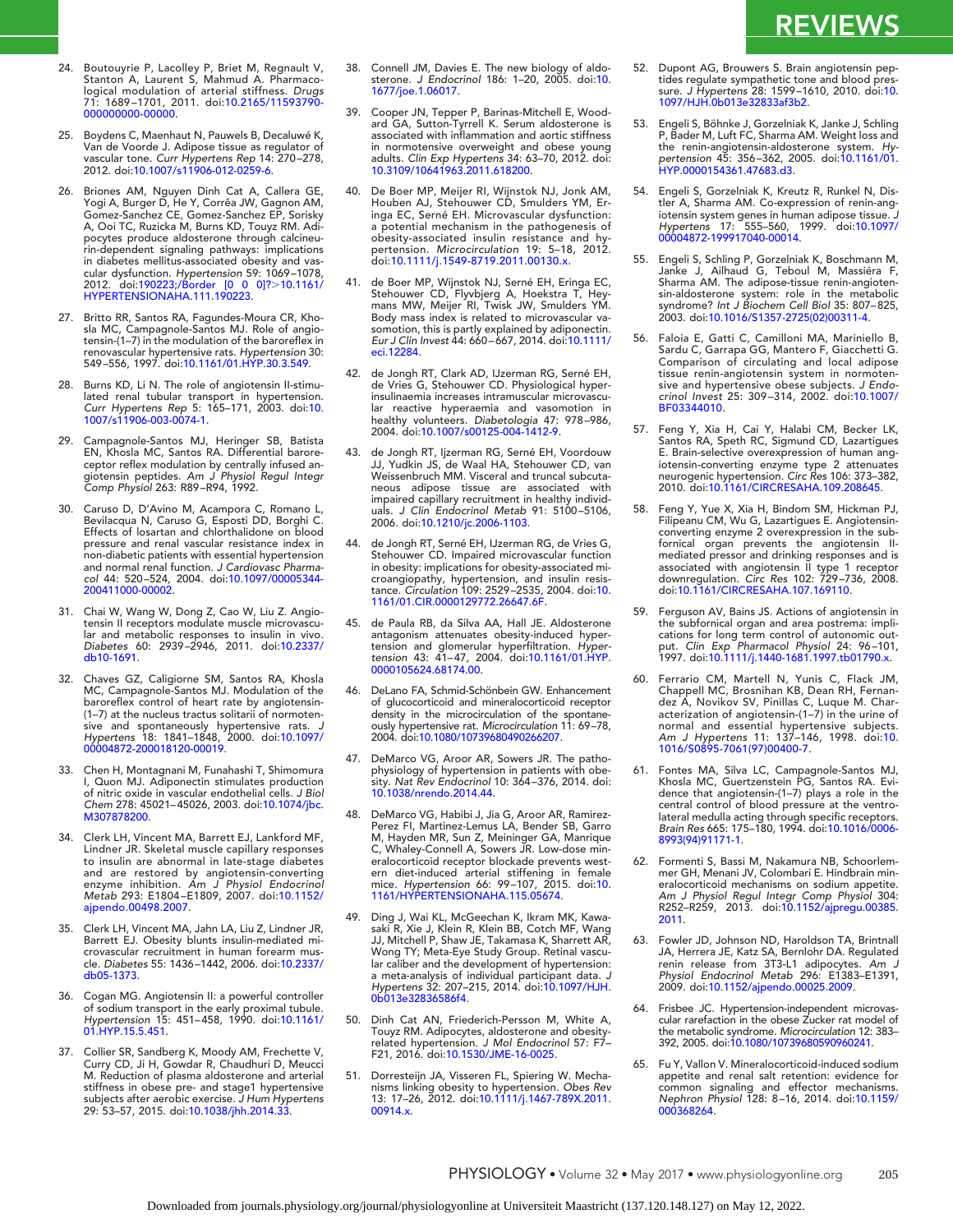- 66. Fu Z, Zhao L, Aylor KW, Carey RM, Barrett EJ, Liu Z. Angiotensin-(1–7) recruits muscle microvasculature and enhances insulin's metabolic action via mas receptor. *Hypertension* 63: 1219–1227, 2014. doi[:10.1161/HYPERTENSIONAHA.113.03025.](http://dx.doi.org/10.1161/HYPERTENSIONAHA.113.03025)
- 67. Galmiche G, Pizard A, Gueret A, El Moghrabi S, Ouvrard-Pascaud A, Berger S, Challande P, Jaffe IZ, Labat C, Lacolley P, Jaisser F. Smooth muscle cell mineralocorticoid receptors are mandatory for aldosterone-salt to induce vascular stiffness. *Hypertension* 63: 520–526, 2014. doi[:10.1161/](http://dx.doi.org/10.1161/HYPERTENSIONAHA.113.01967) [HYPERTENSIONAHA.113.01967.](http://dx.doi.org/10.1161/HYPERTENSIONAHA.113.01967)
- 68. Gálvez-Prieto B, Bolbrinker J, Stucchi P, de Las Heras AI, Merino B, Arribas S, Ruiz-Gayo M, Huber M, Wehland M, Kreutz R, Fernandez-Alfonso MS. Comparative expression analysis of the renin-angiotensin system components between white and brown perivascular adipose tissue. *J Endocrinol* 197: 55–64, 2008. doi[:10.1677/JOE-](http://dx.doi.org/10.1677/JOE-07-0284)[07-0284.](http://dx.doi.org/10.1677/JOE-07-0284)
- 69. Garg R, Kneen L, Williams GH, Adler GK. Effect of mineralocorticoid receptor antagonist on insulin resistance and endothelial function in obese subjects. *Diabetes Obes Metab* 16: 268–272, 2014. doi[:10.1111/dom.12224.](http://dx.doi.org/10.1111/dom.12224)
- 70. Garg R, Rao AD, Baimas-George M, Hurwitz S, Foster C, Shah RV, Jerosch-Herold M, Kwong RY, Di Carli MF, Adler GK. Mineralocorticoid receptor blockade improves coronary microvascular function in individuals with type 2 diabetes. *Diabetes* 64: 236–242, 2015. doi[:10.2337/db14-](http://dx.doi.org/10.2337/db14-0670) [0670.](http://dx.doi.org/10.2337/db14-0670)
- 71. Garrison RJ, Kannel WB, Stokes J III, Castelli WP. Incidence and precursors of hypertension in young adults: the Framingham Offspring Study. *Prev Med* 16: 235–251, 1987. doi[:10.1016/0091-](http://dx.doi.org/10.1016/0091-7435(87)90087-9) [7435\(87\)90087-9.](http://dx.doi.org/10.1016/0091-7435(87)90087-9)
- 72. Geerling JC, Loewy AD. Aldosterone in the brain. *Am J Physiol Renal Physiol* 297: F559–F576, 2009. doi[:10.1152/ajprenal.90399.2008.](http://dx.doi.org/10.1152/ajprenal.90399.2008)
- 73. Giacchetti G, Faloia E, Mariniello B, Sardu C, Gatti C, Camilloni MA, Guerrieri M, Mantero F. Overexpression of the renin-angiotensin system in human visceral adipose tissue in normal and overweight subjects. *Am J Hypertens* 15: 381– 388, 2002. doi[:10.1016/S0895-7061\(02\)02257-4.](http://dx.doi.org/10.1016/S0895-7061(02)02257-4)
- 74. Giacchetti G, Sechi LA, Griffin CA, Don BR, Mantero F, Schambelan M. The tissue reninangiotensin system in rats with fructose-induced hypertension: overexpression of type 1 angiotensin II receptor in adipose tissue. *J Hypertens* 18: 695–702, 2000. doi[:10.1097/](http://dx.doi.org/10.1097/00004872-200018060-00006) [00004872-200018060-00006.](http://dx.doi.org/10.1097/00004872-200018060-00006)
- 75. Gironacci MM, Adamo HP, Corradi G, Santos RA, Ortiz P, Carretero OA. Angiotensin (1–7) induces MAS receptor internalization. *Hyper-tension* 58: 176–181, 2011. doi[:10.1161/](http://dx.doi.org/10.1161/HYPERTENSIONAHA.111.173344) [HYPERTENSIONAHA.111.173344.](http://dx.doi.org/10.1161/HYPERTENSIONAHA.111.173344)
- 76. Gómez-Sánchez EP, Fort CM, Gómez-Sánchez CE. Intracerebroventricular infusion of RU28318 blocks aldosterone-salt hypertension. *Am J Physiol Endocrinol Metab* 258: E482–E484, 1990.
- 77. Gomez-Sanchez EP, Gomez-Sanchez CE. Central regulation of blood pressure by the mineralocor-ticoid receptor. *Mol Cell Endocrinol* 350: 289– 298, 2012. doi[:10.1016/j.mce.2011.05.005.](http://dx.doi.org/10.1016/j.mce.2011.05.005)
- 78. Grassi G, Seravalle G, Dell'Oro R, Trevano FQ, Bombelli M, Scopelliti F, Facchini A, Mancia G; CROSS Study. Comparative effects of candesartan and hydrochlorothiazide on blood pressure, insulin sensitivity, and sympathetic drive in obese hypertensive individuals: results of the CROSS study. *J Hypertens* 21: 1761–1769, 2003. doi[:10.](http://dx.doi.org/10.1097/00004872-200309000-00027) [1097/00004872-200309000-00027.](http://dx.doi.org/10.1097/00004872-200309000-00027)
- 79. Guo C, Ricchiuti V, Lian BQ, Yao TM, Coutinho P, Romero JR, Li J, Williams GH, Adler GK. Mineralocorticoid receptor blockade reverses obesityrelated changes in expression of adiponectin, peroxisome proliferator-activated receptorgamma, and proinflammatory adipokines. *Circu-lation* 117: 2253–2261, 2008. doi[:10.1161/](http://dx.doi.org/10.1161/CIRCULATIONAHA.107.748640) [CIRCULATIONAHA.107.748640.](http://dx.doi.org/10.1161/CIRCULATIONAHA.107.748640)
- 80. Gupte M, Thatcher SE, Boustany-Kari CM, Shoe-maker R, Yiannikouris F, Zhang X, Karounos M, Cassis LA. Angiotensin converting enzyme 2 contributes to sex differences in the development of obesity hypertension in C57BL/6 mice. *Arterioscler Thromb Vasc Biol* 32: 1392–1399, 2012. doi: [10.1161/ATVBAHA.112.248559.](http://dx.doi.org/10.1161/ATVBAHA.112.248559)
- 81. Hagihara GN, Lobato NS, Filgueira FP, Akamine EH, Aragão DS, Casarini DE, Carvalho MH, Fortes ZB. Upregulation of ERK1/2-eNOS via AT2 receptors decreases the contractile response to angiotensin II in resistance mesenteric arteries from obese rats. *PLoS One* 9: e106029, 2014. doi[:10.1371/journal.pone.0106029.](http://dx.doi.org/10.1371/journal.pone.0106029)
- 82. Hakam AC, Hussain T. Renal angiotensin II type-2 receptors are upregulated and mediate the candesartan-induced natriuresis/diuresis in obese Zucker rats. *Hypertension* 45: 270–275, 2005. doi[:10.1161/01.HYP.0000151622.47814.6f.](http://dx.doi.org/10.1161/01.HYP.0000151622.47814.6f)
- 83. Hall JE. Control of sodium excretion by angiotensin II: intrarenal mechanisms and blood pressure regulation. *Am J Physiol Regul Integr Comp Physiol* 250: R960–R972, 1986.
- 84. Hall JE, Brands MW, Henegar JR. Angiotensin II and long-term arterial pressure regulation: the overriding dominance of the kidney. *J Am Soc Nephrol* 10, *Suppl* 12: S258–S265, 1999.
- 85. Hall JE, do Carmo JM, da Silva AA, Wang Z, Hall ME. Obesity-induced hypertension: interaction of neurohumoral and renal mechanisms. *Circ Res* 116: 991–1006, 2015. doi[:10.1161/CIRCRESAHA.](http://dx.doi.org/10.1161/CIRCRESAHA.116.305697) [116.305697.](http://dx.doi.org/10.1161/CIRCRESAHA.116.305697)
- 86. Handa RK, Ferrario CM, Strandhoy JW. Renal actions of angiotensin-(1–7): in vivo and in vitro studies. *Am J Physiol Renal Physiol* 270: F141– F147, 1996.
- 87. Harte A, McTernan P, Chetty R, Coppack S, Katz J, Smith S, Kumar S. Insulin-mediated upregulation of the renin angiotensin system in human subcutaneous adipocytes is reduced by rosiglita-zone. *Circulation* 111: 1954–1961, 2005. doi[:10.](http://dx.doi.org/10.1161/01.CIR.0000161954.17870.5D) [1161/01.CIR.0000161954.17870.5D.](http://dx.doi.org/10.1161/01.CIR.0000161954.17870.5D)
- Hedman A, Reneland R, Lithell HO. Alterations in skeletal muscle morphology in glucose-tolerant elderly hypertensive men: relationship to devel-opment of hypertension and heart rate. *J Hyper-tens* 18: 559–565, 2000. doi[:10.1097/00004872-](http://dx.doi.org/10.1097/00004872-200018050-00008) [200018050-00008.](http://dx.doi.org/10.1097/00004872-200018050-00008)
- 89. Heller J, Kramer HJ, Malý J, Cervenka L, Horácek V. Effect of intrarenal infusion of angiotensin- (1–7) in the dog. *Kidney Blood Press Res* 23: 89–94, 2000. doi[:10.1159/000025959.](http://dx.doi.org/10.1159/000025959)
- 90. Henegar JR, Zhang Y, De Rama R, Hata C, Hall ME, Hall JE. Catheter-based radiorefrequency renal denervation lowers blood pressure in obese hypertensive dogs. *Am J Hypertens* 27: 1285–1292, 2014. doi[:10.1093/ajh/hpu048.](http://dx.doi.org/10.1093/ajh/hpu048)
- 91. Hitomi H, Kiyomoto H, Nishiyama A, Hara T, Moriwaki K, Kaifu K, Ihara G, Fujita Y, Ugawa T, Kohno M. Aldosterone suppresses insulin signaling via the downregulation of insulin receptor substrate-1 in vascular smooth muscle cells. *Hypertension* 50: 750–755, 2007. doi[:10.1161/](http://dx.doi.org/10.1161/HYPERTENSIONAHA.107.093955) [HYPERTENSIONAHA.107.093955.](http://dx.doi.org/10.1161/HYPERTENSIONAHA.107.093955)
- 92. Hornstra JM, Serné EH, Eringa EC, Wijnker MC, de Boer MP, Yudkin JS, Smulders YM. Insulin's microvascular vasodilatory effects are inversely related to peripheral vascular resistance in overweight, but insulin-sensitive subjects. *Obesity (Silver Spring)* 21: 2557–2561, 2013. doi[:10.1002/](http://dx.doi.org/10.1002/oby.20406) [oby.20406.](http://dx.doi.org/10.1002/oby.20406)
- 93. Huang F, Lezama MA, Ontiveros JA, Bravo G, Villafaña S, del-Rio-Navarro BE, Hong E. Effect of losartan on vascular function in fructose-fed rats: the role of perivascular adipose tissue. *Clin Exp Hypertens* 32: 98–104, 2010. doi[:10.3109/](http://dx.doi.org/10.3109/10641960902993129) [10641960902993129.](http://dx.doi.org/10.3109/10641960902993129)
- 94. Huber DA, Schreihofer AM. Altered regulation of the rostral ventrolateral medulla in hypertensive obese Zucker rats. *Am J Physiol Heart Circ Physiol* 301: H230–H240, 2011. doi[:10.1152/](http://dx.doi.org/10.1152/ajpheart.00075.2011) [ajpheart.00075.2011.](http://dx.doi.org/10.1152/ajpheart.00075.2011)
- 95. Huby A-C, Antonova G, Groenendyk J, Gomez-Sanchez CE, Bollag WB, Filosa JA, Belin de Chantemèle EJ. Adipocyte-derived hormone leptin is a direct regulator of aldosterone secretion, which promotes endothelial dysfunction and car-diac fibrosis. *Circulation* 132: 2134–2145, 2015. doi[:10.1161/CIRCULATIONAHA.115.018226.](http://dx.doi.org/10.1161/CIRCULATIONAHA.115.018226)
- 96. Hwang MH, Yoo JK, Luttrell M, Kim HK, Meade TH, English M, Segal MS, Christou DD. Mineralocorticoid receptors modulate vascular endothelial function in human obesity. *Clin Sci (Lond)* 125: 513–520, 2013. doi[:10.1042/CS20130200.](http://dx.doi.org/10.1042/CS20130200)
- 97. Hwang MH, Yoo JK, Luttrell M, Kim HK, Meade TH, English M, Talcott S, Jaffe IZ, Christou DD. Acute effect of mineralocorticoid receptor antag-onism on vascular function in healthy older adults. *Exp Gerontol* 73: 86–94, 2016. doi[:10.](http://dx.doi.org/10.1016/j.exger.2015.11.017) [1016/j.exger.2015.11.017.](http://dx.doi.org/10.1016/j.exger.2015.11.017)
- 98. Iwashima F, Yoshimoto T, Minami I, Sakurada M, Hirono Y, Hirata Y. Aldosterone induces superoxide generation via Rac1 activation in endothelial cells. *Endocrinology* 149: 1009–1014, 2008. doi[:10.1210/en.2007-0864.](http://dx.doi.org/10.1210/en.2007-0864)
- 99. Jaffe IZ, Mendelsohn ME. Angiotensin II and aldosterone regulate gene transcription via functional mineralocortocoid receptors in hu-man coronary artery smooth muscle cells. *Circ Res* 96: 643–650, 2005. doi[:10.1161/01.RES.](http://dx.doi.org/10.1161/01.RES.0000159937.05502.d1) [0000159937.05502.d1.](http://dx.doi.org/10.1161/01.RES.0000159937.05502.d1)
- 100. Janiak PC, Lewis SJ, Brody MJ. Role of central mineralocorticoid binding sites in development of hypertension. *Am J Physiol Regul Integr Comp Physiol* 259: R1025–R1034, 1990.
- 101. Jeon JH, Kim KY, Kim JH, Baek A, Cho H, Lee YH, Kim JW, Kim D, Han SH, Lim JS, Kim KI, Yoon DY, Kim SH, Oh GT, Kim E, Yang Y. A novel adipokine CTRP1 stimulates aldosterone production. *FASEB J* 22: 1502–1511, 2008. doi[:10.1096/fj.07-](http://dx.doi.org/10.1096/fj.07-9412com) [9412com.](http://dx.doi.org/10.1096/fj.07-9412com)
- 102. Jia G, Aroor AR, DeMarco VG, Martinez-Lemus LA, Meininger GA, Sowers JR. Vascular stiffness in insulin resistance and obesity. *Front Physiol* 6: 231, 2015. doi[:10.3389/fphys.2015.00231.](http://dx.doi.org/10.3389/fphys.2015.00231)
- 103. Jonk AM, Houben AJ, de Jongh RT, Serné EH, Schaper NC, Stehouwer CD. Microvascular dysfunction in obesity: a potential mechanism in the pathogenesis of obesity-associated insulin resistance and hypertension. *Physiology (Bethesda)* 22: 252–260, 2007. doi[:10.1152/physiol.00012.](http://dx.doi.org/10.1152/physiol.00012.2007) [2007.](http://dx.doi.org/10.1152/physiol.00012.2007)
- 104. Jonk AM, Houben AJ, Schaper NC, de Leeuw PW, Serné EH, Smulders YM, Stehouwer CD. Acute angiotensin II receptor blockade improves insulin-induced microvascular function in hypertensive individuals. *Microvasc Res* 82: 77–83, 2011. doi[:10.1016/j.mvr.2011.04.002.](http://dx.doi.org/10.1016/j.mvr.2011.04.002)
- 105. Jonk AM, Houben AJ, Schaper NC, de Leeuw PW, Serné EH, Smulders YM, Stehouwer CD. Angiotensin II enhances insulin-stimulated wholebody glucose disposal but impairs insulin-induced capillary recruitment in healthy volunteers. *J Clin Endocrinol Metab* 95: 3901– 3908, 2010. doi[:10.1210/jc.2009-2587.](http://dx.doi.org/10.1210/jc.2009-2587)
- 106. Kaess BM, Rong J, Larson MG, Hamburg NM, Vita JA, Levy D, Benjamin EJ, Vasan RS, Mitchell GF. Aortic stiffness, blood pressure progression, and incident hypertension. *JAMA* 308: 875–881, 2012. doi[:10.1001/2012.jama.10503.](http://dx.doi.org/10.1001/2012.jama.10503)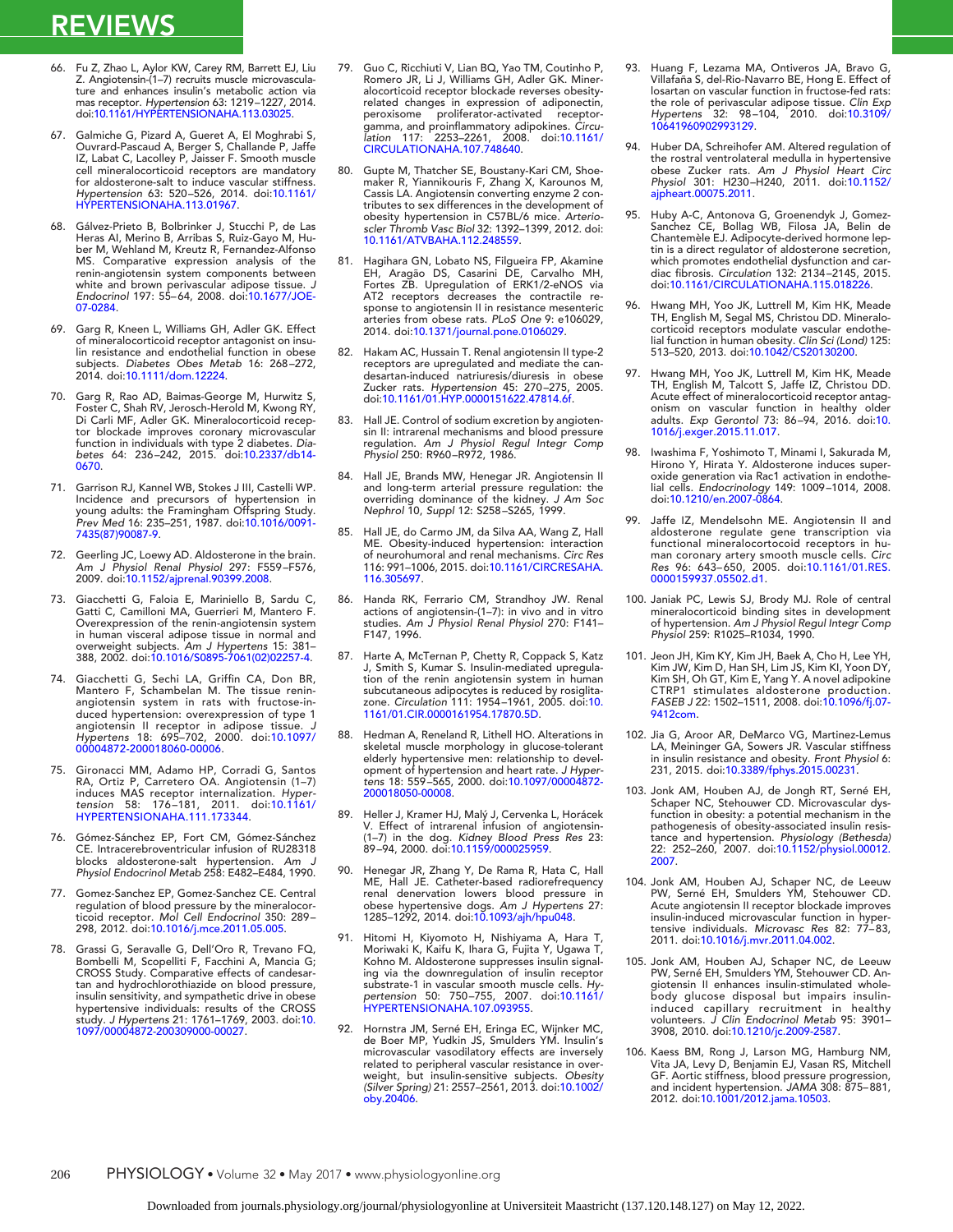- 107. Kaneshiro Y, Ichihara A, Sakoda M, Takemitsu T, Nabi AH, Uddin MN, Nakagawa T, Nishiyama A, Suzuki F, Inagami T, Itoh H. Slowly progressive, angiotensin II-independent glomerulosclerosis in human (pro)renin receptor-transgenic rats. *J Am Soc Nephrol* 18: 1789–1795, 2007. doi[:10.1681/](http://dx.doi.org/10.1681/ASN.2006091062) [ASN.2006091062.](http://dx.doi.org/10.1681/ASN.2006091062)
- 108. Karaca Ü, Schram MT, Houben AJ, Muris DM, Stehouwer CD. Microvascular dysfunction as a link between obesity, insulin resistance and hy-pertension. *Diabetes Res Clin Pract* 103: 382– 387, 2014. doi[:10.1016/j.diabres.2013.12.012.](http://dx.doi.org/10.1016/j.diabres.2013.12.012)
- 109. Karlsson C, Lindell K, Ottosson M, Sjöström L, Carlsson B, Carlsson LM. Human adipose tissue expresses angiotensinogen and enzymes required for its conversion to angiotensin II. *J Clin Endocrinol Metab* 83: 3925–3929, 1998.
- 110. Kishi T, Hirooka Y, Konno S, Sunagawa K. Angiotensin II receptor blockers improve endo-thelial dysfunction associated with sympathetic hyperactivity in metabolic syndrome. *J Hyper-tens* 30: 1646–1655, 2012. doi[:10.1097/HJH.](http://dx.doi.org/10.1097/HJH.0b013e328355860e) [0b013e328355860e.](http://dx.doi.org/10.1097/HJH.0b013e328355860e)
- 111. Ko SH, Cao W, Liu Z. Hypertension management and microvascular insulin resistance in diabetes. *Curr Hypertens Rep* 12: 243–251, 2010. doi[:10.](http://dx.doi.org/10.1007/s11906-010-0114-6) [1007/s11906-010-0114-6.](http://dx.doi.org/10.1007/s11906-010-0114-6)
- 112. Konno S, Hirooka Y, Kishi T, Sunagawa K. Sym-pathoinhibitory effects of telmisartan through the reduction of oxidative stress in the rostral ventrolateral medulla of obesity-induced hypertensive rats. *J Hypertens* 30: 1992–1999, 2012. doi[:10.1097/HJH.0b013e328357fa98.](http://dx.doi.org/10.1097/HJH.0b013e328357fa98)
- 113. Kovács G, Peti-Peterdi J, Rosivall L, Bell PD. Angiotensin II directly stimulates macula densa Na-<br>2Cl-K cotransport via apical AT(1) receptors. *Am*<br>*J Physiol Renal Physiol 282: F301–F306, 2002.*<br>doi[:10.1152/ajprenal.00129.2001.](http://dx.doi.org/10.1152/ajprenal.00129.2001)
- 114. Kusche-Vihrog K, Jeggle P, Oberleithner H. The role of ENaC in vascular endothelium. *Pflugers Arch* 466: 851–859, 2014. doi[:10.1007/s00424-](http://dx.doi.org/10.1007/s00424-013-1356-3) [013-1356-3.](http://dx.doi.org/10.1007/s00424-013-1356-3)
- 115. Kushibiki M, Yamada M, Oikawa K, Tomita H, Osanai T, Okumura K. Aldosterone causes vasoconstriction in coronary arterioles of rats via angiotensin II type-1 receptor: influence of hy-pertension. *Eur J Pharmacol* 572: 182–188, 2007. doi[:10.1016/j.ejphar.2007.06.017.](http://dx.doi.org/10.1016/j.ejphar.2007.06.017)
- 116. Lacolley P, Labat C, Pujol A, Delcayre C, Benetos A, Safar M. Increased carotid wall elastic modulus and fibronectin in aldosterone-salt-treated rats: effects of eplerenone. *Circulation* 106: 2848– 2853, 2002. doi[:10.1161/01.CIR.0000039328.](http://dx.doi.org/10.1161/01.CIR.0000039328.33137.6C) [33137.6C.](http://dx.doi.org/10.1161/01.CIR.0000039328.33137.6C)
- 117. Lapi D, Emdin M, Mastantuono T, Sapio D, Santillo M, Colantuoni A. Microvascular responses to aldosterone in hamster cheek pouch microcirculation. *Clin Hemorheol Microcirc* 53: 303–315, 2013. doi[:10.3233/CH-2012-1552.](http://dx.doi.org/10.3233/CH-2012-1552)
- 118. Lara LS, Cavalcante F, Axelband F, De Souza AM, Lopes AG, Caruso-Neves C. Involvement of the Gi/o/cGMP/PKG pathway in the AT2-mediated inhibition of outer cortex proximal tubule Na+-<br>ATPase by Ang-(1–7). *Biochem J* 395: 183–190,<br>2006. doi[:10.1042/BJ20051455.](http://dx.doi.org/10.1042/BJ20051455)
- 119. Lara LS, Bica RB, Sena SL, Correa JS, Marques-Fernandes MF, Lopes AG, Caruso-Neves C. An-giotensin-(1–7) reverts the stimulatory effect of angiotensin II on the proximal tubule Na(-)-AT-Pase activity via a A779-sensitive receptor. *Regul Pept* 103: 17–22, 2002. doi[:10.1016/S0167-](http://dx.doi.org/10.1016/S0167-0115(01)00322-6) [0115\(01\)00322-6.](http://dx.doi.org/10.1016/S0167-0115(01)00322-6)
- 120. Lara LS, Correa JS, Lavelle AB, Lopes AG,<br>Caruso-Neves C. The angiotensin receptor type<br>1-Gq protein-phosphatidyl inositol phospho-<br>lipase Cbeta-protein kinase C pathway is<br>volved in activation of proximal tubule Na+-ATPase activity by angiotensin(1–7) in pig kidneys. *Exp Physiol* 93: 639–647, 2008. doi[:10.](http://dx.doi.org/10.1113/expphysiol.2007.040584) [1113/expphysiol.2007.040584.](http://dx.doi.org/10.1113/expphysiol.2007.040584)
- 121. Laurent S, Boutouyrie P. The structural factor of hypertension: large and small artery alterations. *Circ Res* 116: 1007–1021, 2015. doi[:10.1161/](http://dx.doi.org/10.1161/CIRCRESAHA.116.303596) [CIRCRESAHA.116.303596.](http://dx.doi.org/10.1161/CIRCRESAHA.116.303596)
- 122. Lee RM, Lu C, Su LY, Gao YJ. Endothelium-dependent relaxation factor released by perivascu-lar adipose tissue. *J Hypertens* 27: 782–790, 2009. doi[:10.1097/HJH.0b013e328324ed86.](http://dx.doi.org/10.1097/HJH.0b013e328324ed86)
- 123. Leopold JA, Dam A, Maron BA, Scribner AW, Liao R, Handy DE, Stanton RC, Pitt B, Loscalzo J. Aldosterone impairs vascular reactivity by de-creasing glucose-6-phosphate dehydrogenase activity. *Nat Med* 13: 189–197, 2007. doi[:10.](http://dx.doi.org/10.1038/nm1545) [1038/nm1545.](http://dx.doi.org/10.1038/nm1545)
- 124. Levy BI, Ambrosio G, Pries AR, Struijker-Boudier HA. Microcirculation in hypertension: a new target for treatment? *Circulation* 104: 735–740, 2001. doi[:10.1161/hc3101.091158.](http://dx.doi.org/10.1161/hc3101.091158)
- 125. Levy BI, Schiffrin EL, Mourad JJ, Agostini D, Vicaut E, Safar ME, Struijker-Boudier HA. Impaired tissue perfusion: a pathology common<br>to hypertension, obesity, and diabetes melli-<br>tus*. Circulation* 118: 968–976, 2008. doi[:10.](http://dx.doi.org/10.1161/CIRCULATIONAHA.107.763730)<br>[1161/CIRCULATIONAHA.107.763730.](http://dx.doi.org/10.1161/CIRCULATIONAHA.107.763730)
- 126. Li DP, Pan HL. Angiotensin II attenuates synaptic GABA release and excites paraventricular-rostral ventrolateral medulla output neurons. *J Pharma-col Exp Ther* 313: 1035–1045, 2005. doi[:10.1124/](http://dx.doi.org/10.1124/jpet.104.082495) [jpet.104.082495.](http://dx.doi.org/10.1124/jpet.104.082495)
- 127. Li P, Zhang F, Zhou YB, Cui BP, Han Y. Superox-ide anions modulate the effects of angiotensin- (1–7) in the rostral ventrolateral medulla on cardiac sympathetic afferent reflex and sympathetic activity in rats. *Neuroscience* 223: 388– 398, 2012. doi[:10.1016/j.neuroscience.2012.07.](http://dx.doi.org/10.1016/j.neuroscience.2012.07.048) [048.](http://dx.doi.org/10.1016/j.neuroscience.2012.07.048)
- 128. Li R, Zhang H, Wang W, Wang X, Huang Y, Huang C, Gao F. Vascular insulin resistance in prehyper-tensive rats: role of PI3-kinase/Akt/eNOS signaling. *Eur J Pharmacol* 628: 140–147, 2010. doi[:10.](http://dx.doi.org/10.1016/j.ejphar.2009.11.038) [1016/j.ejphar.2009.11.038.](http://dx.doi.org/10.1016/j.ejphar.2009.11.038)
- 129. Li YF, Wang W, Mayhan WG, Patel KP. Angiotensin-mediated increase in renal sympathetic nerve discharge within the PVN: role of nitric oxide. *Am J Physiol Regul Integr Comp Physiol* 290: R1035– R1043, 2006. doi[:10.1152/ajpregu.00338.2004.](http://dx.doi.org/10.1152/ajpregu.00338.2004)
- 130. Lillioja S, Young AA, Culter CL, Ivy JL, Abbott WG, Zawadzki JK, Yki-Järvinen H, Christin L, Sec-omb TW, Bogardus C. Skeletal muscle capillary density and fiber type are possible determinants of in vivo insulin resistance in man. *J Clin Invest* 80: 415–424, 1987. doi[:10.1172/JCI113088.](http://dx.doi.org/10.1172/JCI113088)
- 131. Lin YH, Lin LY, Chen A, Wu XM, Lee JK, Su TC, Wu VC, Chueh SC, Lin WC, Lo MT, Wang PC, Ho YL, Wu KD; TAIPAI Study Group. Adrenalectomy improves increased carotid intima-media thickness and arterial stiffness in patients with aldosterone producing adenoma. *Athero-sclerosis* 221: 154–159, 2012. doi[:10.1016/j.](http://dx.doi.org/10.1016/j.atherosclerosis.2011.12.003) [atherosclerosis.2011.12.003.](http://dx.doi.org/10.1016/j.atherosclerosis.2011.12.003)
- 132. Lohmeier TE, Iliescu R, Liu B, Henegar JR, Maric-Bilkan C, Irwin ED. Systemic and renal-specific sympathoinhibition in obesity hypertension. *Hy-pertension* 59: 331–338, 2012. doi[:10.1161/](http://dx.doi.org/10.1161/HYPERTENSIONAHA.111.185074) [HYPERTENSIONAHA.111.185074.](http://dx.doi.org/10.1161/HYPERTENSIONAHA.111.185074)
- 133. Lu C, Su LY, Lee RM, Gao YJ. Alterations in perivascular adipose tissue structure and func-tion in hypertension. *Eur J Pharmacol* 656: 68– 73, 2011. doi[:10.1016/j.ejphar.2011.01.023.](http://dx.doi.org/10.1016/j.ejphar.2011.01.023)
- 134. Lu C, Su LY, Lee RM, Gao YJ. Mechanisms for perivascular adipose tissue-mediated potentiation of vascular contraction to perivascular neuronal stimulation: the role of adipocyte-derived angiotensin II. *Eur J Pharmacol* 634: 107–112, 2010. doi[:10.1016/j.ejphar.2010.02.006.](http://dx.doi.org/10.1016/j.ejphar.2010.02.006)
- 135. Luque M, Martin P, Martell N, Fernandez C, Brosnihan KB, Ferrario CM. Effects of captopril related to increased levels of prostacyclin and angiotensin-(1–7) in essential hypertension. *J Hy-pertens* 14: 799–805, 1996. doi[:10.1097/](http://dx.doi.org/10.1097/00004872-199606000-00017) [00004872-199606000-00017.](http://dx.doi.org/10.1097/00004872-199606000-00017)
- 136. Lyons D, Webster J, Benjamin N. Angiotensin II. Adrenergic sympathetic constrictor action in humans. *Circulation* 91: 1457–1460, 1995. doi[:10.](http://dx.doi.org/10.1161/01.CIR.91.5.1457) [1161/01.CIR.91.5.1457.](http://dx.doi.org/10.1161/01.CIR.91.5.1457)
- 137. Mahmud A, Feely J. Aldosterone-to-renin ratio, arterial stiffness, and the response to aldosterone antagonism in essential hypertension. *Am J Hypertens* 18: 50–55, 2005. doi[:10.1016/j.](http://dx.doi.org/10.1016/j.amjhyper.2004.08.026) [amjhyper.2004.08.026.](http://dx.doi.org/10.1016/j.amjhyper.2004.08.026)
- 138. Mahmud A, Feely J. Arterial stiffness and the renin-angiotensin-aldosterone system. *J Renin Angiotensin Aldosterone Syst* 5: 102–108, 2004. doi[:10.3317/jraas.2004.025.](http://dx.doi.org/10.3317/jraas.2004.025)
- 139. Mahon JM, Allen M, Herbert J, Fitzsimons JT. The association of thirst, sodium appetite and vasopressin release with c-fos expression in the forebrain of the rat after intracerebroventricular injection of angiotensin II, angiotensin-(1–7) or carbachol. *Neuroscience* 69: 199–208, 1995. doi: [10.1016/0306-4522\(95\)00238-E.](http://dx.doi.org/10.1016/0306-4522(95)00238-E)
- 140. Maron BA, Zhang YY, Handy DE, Beuve A, Tang SS, Loscalzo J, Leopold JA. Aldosterone increases oxidant stress to impair guanylyl cyclase activity by cysteinyl thiol oxidation in vascular smooth muscle cells. *J Biol Chem* 284: 7665– 7672, 2009. doi[:10.1074/jbc.M809460200.](http://dx.doi.org/10.1074/jbc.M809460200)
- 141. Maron BA, Zhang YY, White K, Chan SY, Handy DE, Mahoney CE, Loscalzo J, Leopold JA. Aldo-sterone inactivates the endothelin-B receptor via a cysteinyl thiol redox switch to decrease pulmonary endothelial nitric oxide levels and modulate pulmonary arterial hypertension. *Circulation* 126: 963–974, 2012. doi[:10.1161/CIRCULATIONAHA.](http://dx.doi.org/10.1161/CIRCULATIONAHA.112.094722) [112.094722.](http://dx.doi.org/10.1161/CIRCULATIONAHA.112.094722)
- 142. Matsukawa T, Gotoh E, Minamisawa K, Kihara M, Ueda S, Shionoiri H, Ishii M. Effects of intravenous infusions of angiotensin II on muscle sympathetic nerve activity in humans. *Am J Physiol Regul Integr Comp Physiol* 261: R690–R696, 1991.
- 143. Matsuura T, Kumagai H, Onimaru H, Kawai A, Iigaya K, Onami T, Sakata K, Oshima N, Sugaya T, Saruta T. Electrophysiological properties of rostral ventrolateral medulla neurons in angio-tensin II 1a receptor knockout mice. *Hyperten-sion* 46: 349–354, 2005. doi[:10.1161/01.HYP.](http://dx.doi.org/10.1161/01.HYP.0000173421.97463.ac) [0000173421.97463.ac.](http://dx.doi.org/10.1161/01.HYP.0000173421.97463.ac)
- 144. McCurley A, McGraw A, Pruthi D, Jaffe IZ. Smooth muscle cell mineralocorticoid receptors: role in vascular function and contribution to cardiovascular disease. *Pflugers Arch* 465: 1661– 1670, 2013. doi[:10.1007/s00424-013-1282-4.](http://dx.doi.org/10.1007/s00424-013-1282-4)
- 145. Mehta PK, Griendling KK. Angiotensin II cell signaling: physiological and pathological effects in the cardiovascular system. *Am J Physiol Cell Physiol* 292: C82–C97, 2007. doi[:10.1152/ajpcell.](http://dx.doi.org/10.1152/ajpcell.00287.2006) [00287.2006.](http://dx.doi.org/10.1152/ajpcell.00287.2006)
- 146. Meijer RI, Bakker W, Alta CL, Sipkema P, Yudkin JS, Viollet B, Richter EA, Smulders YM, van Hinsbergh VW, Serné EH, Eringa EC. Perivascular adipose tissue control of insulin-induced vasoreactivity in muscle is impaired in db/db mice. *Di-abetes* 62: 590–598, 2013. doi[:10.2337/db11-](http://dx.doi.org/10.2337/db11-1603) [1603.](http://dx.doi.org/10.2337/db11-1603)
- 147. Meijer RI, Serné EH, Korkmaz HI, van der Peet DL, de Boer MP, Niessen HW, van Hinsbergh VW, Yudkin JS, Smulders YM, Eringa EC. Insulininduced changes in skeletal muscle microvascular perfusion are dependent upon perivascular adi-<br>pose tissue in women. *Diabetologia* 58: 1907–<br>1915, 2015. doi[:10.1007/s00125-015-3606-8.](http://dx.doi.org/10.1007/s00125-015-3606-8)
- 148. Monahan KD, Leuenberger UA, Ray CA. Aldoste-rone impairs baroreflex sensitivity in healthy adults. *Am J Physiol Heart Circ Physiol* 292: H190–H197, 2007. doi[:10.1152/ajpheart.00622.](http://dx.doi.org/10.1152/ajpheart.00622.2006) [2006.](http://dx.doi.org/10.1152/ajpheart.00622.2006)
- 149. Moretti JL, Burke SL, Davern PJ, Evans RG, Lambert GW, Head GA. Renal sympathetic activation from long-term low-dose angiotensin II infusion in rabbits. *J Hypertens* 30: 551–560, 2012. doi: [10.1097/HJH.0b013e328350133a.](http://dx.doi.org/10.1097/HJH.0b013e328350133a)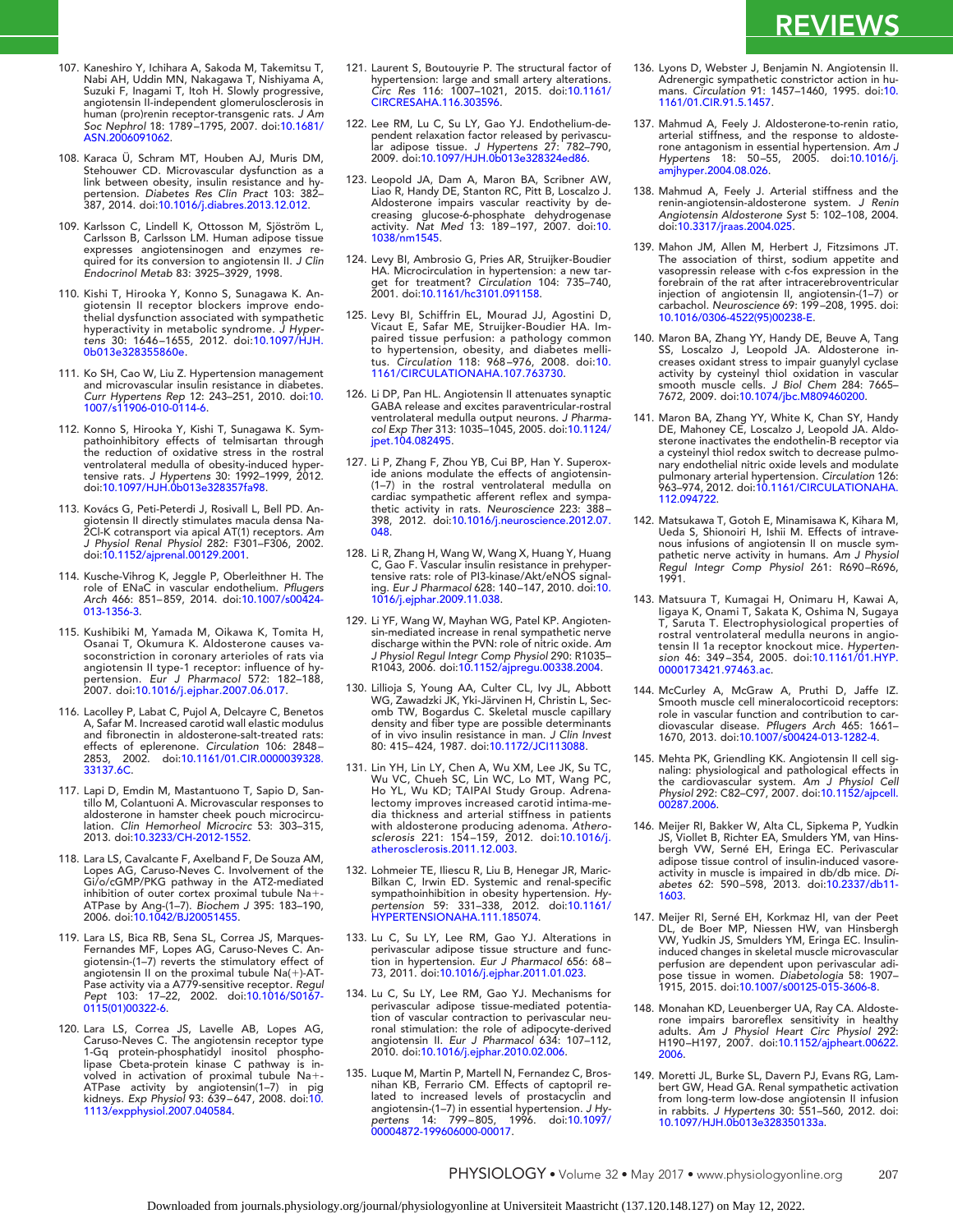- 150. Muniyappa R, Yavuz S. Metabolic actions of angiotensin II and insulin: a microvascular endothe-lial balancing act. *Mol Cell Endocrinol* 378: 59– 69, 2013. doi[:10.1016/j.mce.2012.05.017.](http://dx.doi.org/10.1016/j.mce.2012.05.017)
- 151. Muris DM, Houben AJ, Kroon AA, Henry RM, van der Kallen CJ, Sep SJ, Koster A, Dagnelie PC, Schram MT, Stehouwer CD. Age, waist circumference, and blood pressure are associated with skin microvascular flow motion: the Maastricht Study. *J Hypertens* 32: 2439–2449, 2014. doi[:10.](http://dx.doi.org/10.1097/HJH.0000000000000348) [1097/HJH.0000000000000348.](http://dx.doi.org/10.1097/HJH.0000000000000348)
- 152. Nakagaki T, Hirooka Y, Ito K, Kishi T, Hoka S, Sunagawa K. Role of angiotensin-(1–7) in rostral ventrolateral medulla in blood pressure regulation via sympathetic nerve activity in Wistar-Kyoto and spontaneous hypertensive rats. *Clin Exp Hypertens* 33: 223–230, 2011. doi[:10.3109/](http://dx.doi.org/10.3109/10641963.2011.583967) [10641963.2011.583967.](http://dx.doi.org/10.3109/10641963.2011.583967)
- 153. Nakagaki T, Hirooka Y, Matsukawa R, Nishihara M, Nakano M, Ito K, Hoka S, Sunagawa K. Activation of mineralocorticoid receptors in the rostral ventrolateral medulla is involved in hypertensive mechanisms in stroke-prone spontaneously hypertensive rats. *Hypertens Res* 35: 470–476, 2012. doi[:10.1038/hr.2011.220.](http://dx.doi.org/10.1038/hr.2011.220)
- 154. Nashar K, Nguyen JP, Jesri A, Morrow JD, Egan BM. Angiotensin receptor blockade improves arterial distensibility and reduces exercise-induced pressor responses in obese hypertensive patients with the metabolic syndrome. *Am J Hypertens* 17: 477–482, 2004. doi[:10.1016/j.amjhyper.](http://dx.doi.org/10.1016/j.amjhyper.2004.02.015) [2004.02.015.](http://dx.doi.org/10.1016/j.amjhyper.2004.02.015)
- 155. Nedogoda SV, Ledyaeva AA, Chumachok EV, Tsoma VV, Mazina G, Salasyuk AS, Barykina IN. Randomized trial of perindopril, enalapril, losar-tan and telmisartan in overweight or obese pa-tients with hypertension. *Clin Drug Investig* 33: 553–561, 2013. doi[:10.1007/s40261-013-0094-9.](http://dx.doi.org/10.1007/s40261-013-0094-9)
- 156. Nguyen Dinh Cat A, Griol-Charhbili V, Loufrani L, Labat C, Benjamin L, Farman N, Lacolley P, Henrion D, Jaisser F. The endothelial mineralocorticoid receptor regulates vasoconstrictor tone and blood pressure. *FASEB J* 24: 2454–2463, 2010. doi[:10.1096/fj.09-147926.](http://dx.doi.org/10.1096/fj.09-147926)
- 157. Nguyen G, Delarue F, Burcklé C, Bouzhir L, Giller T, Sraer JD. Pivotal role of the renin/prorenin receptor in angiotensin II production and cellular responses to renin. *J Clin Invest* 109: 1417–1427, 2002. doi[:10.1172/JCI0214276.](http://dx.doi.org/10.1172/JCI0214276)
- 158. Oliveira DR, Santos RA, Santos GF, Khosla M, Campagnole-Santos MJ. Changes in the baroreflex control of heart rate produced by central infusion of selective angiotensin antagonists in hypertensive rats. *Hypertension* 27: 1284–1290, 1996. doi[:10.1161/01.HYP.27.6.1284.](http://dx.doi.org/10.1161/01.HYP.27.6.1284)
- 159. Patel VB, Zhong JC, Fan D, Basu R, Morton JS, Parajuli N, McMurtry MS, Davidge ST, Kassiri Z, Oudit GY. Angiotensin-converting enzyme 2 is a critical determinant of angiotensin II-induced loss of vascular smooth muscle cells and adverse vascu-<br>lar remodeling. *Hypertension 6*4: 157–164, 2014.<br>doi[:10.1161/HYPERTENSIONAHA.114.03388.](http://dx.doi.org/10.1161/HYPERTENSIONAHA.114.03388)
- 160. Peti-Peterdi J, Warnock DG, Bell PD. Angiotensin II directly stimulates ENaC activity in the cortical collecting duct via AT(1) receptors. *J Am Soc Nephrol* 13: 1131–1135, 2002. doi[:10.1097/01.](http://dx.doi.org/10.1097/01.ASN.0000013292.78621.FD) [ASN.0000013292.78621.FD.](http://dx.doi.org/10.1097/01.ASN.0000013292.78621.FD)
- 161. Phillips MI, Speakman EA, Kimura B. Levels of angiotensin and molecular biology of the tissue renin angiotensin systems. *Regul Pept* 43: 1–20, 1993. doi[:10.1016/0167-0115\(93\)90403-U.](http://dx.doi.org/10.1016/0167-0115(93)90403-U)
- 162. Pinterova L, Krizanova O, Zorad S. Rat epididy-mal fat tissue express all components of the renin-angiotensin system. *Gen Physiol Biophys* 19: 329–334, 2000.
- 163. Pu Q, Neves MF, Virdis A, Touyz RM, Schiffrin EL. Endothelin antagonism on aldosterone-induced oxidative stress and vascular remodeling. *Hypertension* 42: 49–55, 2003. doi[:10.1161/01.HYP.](http://dx.doi.org/10.1161/01.HYP.0000078357.92682.EC) [0000078357.92682.EC.](http://dx.doi.org/10.1161/01.HYP.0000078357.92682.EC)
- 164. Raheja P, Price A, Wang Z, Arbique D, Adams-Huet B, Auchus RJ, Vongpatanasin W. Spironolactone prevents chlorthalidone-induced sympathetic activation and insulin resistance in hypertensive patients. *Hypertension* 60: 319–325, 2012. doi[:10.1161/HYPERTENSIONAHA.112.](http://dx.doi.org/10.1161/HYPERTENSIONAHA.112.194787) [194787.](http://dx.doi.org/10.1161/HYPERTENSIONAHA.112.194787)
- 165. Rehman A, Rahman AR, Rasool AH, Naing NN. The effects of angiotensin II on pulse wave ve-locity in healthy humans. *Int J Clin Pharmacol Ther* 39: 423–430, 2001.
- 166. Reid IA. Interactions between ANG II, sympathetic nervous system, and baroreceptor reflexes in regulation of blood pressure. *Am J Physiol Endocrinol Metab* 262: E763–E778, 1992.
- 167. Ren Y, Garvin JL, Carretero OA. Vasodilator action of angiotensin-(1–7) on isolated rabbit afferent arterioles. *Hypertension* 39: 799–802, 2002. doi[:10.1161/hy0302.104673.](http://dx.doi.org/10.1161/hy0302.104673)
- 168. Rentzsch B, Todiras M, Iliescu R, Popova E, Cam-pos LA, Oliveira ML, Baltatu OC, Santos RA, Bader M. Transgenic angiotensin-converting enzyme 2 overexpression in vessels of SHRSP rats reduces blood pressure and improves endothe-lial function. *Hypertension* 52: 967–973, 2008. doi[:10.1161/HYPERTENSIONAHA.108.114322.](http://dx.doi.org/10.1161/HYPERTENSIONAHA.108.114322)
- 169. Riazi S, Khan O, Hu X, Ecelbarger CA. Aldosterone infusion with high-NaCl diet increases blood pressure in obese but not lean Zucker rats. *Am J Physiol Renal Physiol* 291: F597–F605, 2006. doi: [10.1152/ajprenal.00508.2005.](http://dx.doi.org/10.1152/ajprenal.00508.2005)
- 170. Rosei CA, Withers SB, Belcaid L, De Ciuceis C, Rizzoni D, Heagerty AM. Blockade of the reninangiotensin system in small arteries and anticontractile function of perivascular adipose tissue. *J Hypertens* 33: 1039–1045, 2015. doi[:10.1097/](http://dx.doi.org/10.1097/HJH.0000000000000506) [HJH.0000000000000506.](http://dx.doi.org/10.1097/HJH.0000000000000506)
- 171. Rossi GP, Belfiore A, Bernini G, Fabris B, Caridi G, Ferri C, Giacchetti G, Letizia C, Maccario M, Mannelli M, Palumbo G, Patalano A, Rizzoni D, Rossi E, Pessina AC, Mantero F; Primary Aldosteronism Prevalence in hYpertension Study Investi-gators. Body mass index predicts plasma aldosterone concentrations in overweight-obese primary hypertensive patients. *J Clin Endocrinol Metab* 93: 2566–2571, 2008. doi[:10.1210/jc.](http://dx.doi.org/10.1210/jc.2008-0251) [2008-0251.](http://dx.doi.org/10.1210/jc.2008-0251)
- 172. Safar ME, Balkau B, Lange C, Protogerou AD, Czernichow S, Blacher J, Levy BI, Smulyan H. Hypertension and vascular dynamics in men and women with metabolic syndrome. *J Am Coll Cardiol* 61: 12–19, 2013. doi[:10.1016/j.jacc.2012.01.](http://dx.doi.org/10.1016/j.jacc.2012.01.088) [088.](http://dx.doi.org/10.1016/j.jacc.2012.01.088)
- 173. Safar ME, Levy BI, Struijker-Boudier H. Current perspectives on arterial stiffness and pulse pres-sure in hypertension and cardiovascular diseases. *Circulation* 107: 2864–2869, 2003. doi[:10.1161/](http://dx.doi.org/10.1161/01.CIR.0000069826.36125.B4) [01.CIR.0000069826.36125.B4.](http://dx.doi.org/10.1161/01.CIR.0000069826.36125.B4)
- 174. Safar ME, Millasseau S, Mahmud A, Blacher J. Relations between large artery structure and function and aldosterone. *J Hypertens* 29: 1676–1683, 2011. doi[:10.1097/HJH.0b013e328349adf6.](http://dx.doi.org/10.1097/HJH.0b013e328349adf6)
- 175. Sampaio WO, Henrique de Castro C, Santos<br>RA, Schiffrin EL, Touyz RM. Angiotensin-(1–7)<br>counterregulates angiotensin II signaling in hu-<br>man endothelial cells. Hypertension 50: 1093-<br>1098, 2007. doi:10.1161/HYPERTENSIO [106.084848.](http://dx.doi.org/10.1161/HYPERTENSIONAHA.106.084848)
- 176. Sampaio WO, Nascimento AA, Santos RA. Systemic and regional hemodynamic effects of angiotensin-(1–7) in rats. *Am J Physiol Heart Circ Physiol* 284: H1985–H1994, 2003. doi[:10.1152/](http://dx.doi.org/10.1152/ajpheart.01145.2002) [ajpheart.01145.2002.](http://dx.doi.org/10.1152/ajpheart.01145.2002)
- 177. Sampaio WO, Souza dos Santos RA, Faria-Silva R, da Mata Machado LT, Schiffrin EL, Touyz RM. Angiotensin-(1–7) through receptor Mas mediates endothelial nitric oxide synthase activation via Aktdependent pathways. *Hypertension* 49: 185–192, 2007. doi[:10.1161/01.HYP.0000251865.35728.2f.](http://dx.doi.org/10.1161/01.HYP.0000251865.35728.2f)
- 178. Santos RA, Campagnole-Santos MJ. Central and peripheral actions of angiotensin-(1–7). *Braz J Med Biol Res* 27: 1033–1047, 1994.
- 179. Santos RA, Ferreira AJ, Verano-Braga T, Bader M. Angiotensin-converting enzyme 2, angiotensin-(1–7) and Mas: new players of the renin-angiotensin system. *J Endocrinol* 216: R1–R17, 2013. doi[:10.1530/JOE-12-0341.](http://dx.doi.org/10.1530/JOE-12-0341)
- 180. Sasaki S, Higashi Y, Nakagawa K, Matsuura H, Kajiyama G, Oshima T. Effects of angiotensin- (1–7) on forearm circulation in normotensive subjects and patients with essential hypertension. *Hypertension* 38: 90–94, 2001. doi[:10.1161/01.](http://dx.doi.org/10.1161/01.HYP.38.1.90) [HYP.38.1.90.](http://dx.doi.org/10.1161/01.HYP.38.1.90)
- 181. Sauder MA, Liu J, Jahn LA, Fowler DE, Chai W, Liu Z. Candesartan acutely recruits skeletal and cardiac muscle microvasculature in healthy humans. *J Clin Endocrinol Metab* 97: E1208–E1212, 2012. doi[:10.1210/jc.2011-3455.](http://dx.doi.org/10.1210/jc.2011-3455)
- 182. Savoia C, Touyz RM, Amiri F, Schiffrin EL. Selective mineralocorticoid receptor blocker epler-enone reduces resistance artery stiffness in hypertensive patients. *Hypertension* 51: 432– 439, 2008. doi[:10.1161/HYPERTENSIONAHA.](http://dx.doi.org/10.1161/HYPERTENSIONAHA.107.103267) [107.103267.](http://dx.doi.org/10.1161/HYPERTENSIONAHA.107.103267)
- 183. Saye JA, Ragsdale NV, Carey RM, Peach MJ. Localization of angiotensin peptide-forming en-zymes of 3T3-F442A adipocytes. *Am J Physiol Cell Physiol* 264: C1570–C1576, 1993.
- 184. Schäfer N, Lohmann C, Winnik S, van Tits LJ, Miranda MX, Vergopoulos A, Ruschitzka F, Nuss-berger J, Berger S, Lüscher TF, Verrey F, Matter CM. Endothelial mineralocorticoid receptor activation mediates endothelial dysfunction in dietinduced obesity. *Eur Heart J* 34: 3515–3524, 2013. doi[:10.1093/eurheartj/eht095.](http://dx.doi.org/10.1093/eurheartj/eht095)
- 185. Schiavone MT, Santos RA, Brosnihan KB, Khosla MC, Ferrario CM. Release of vasopressin from the rat hypothalamo-neurohypophysial system by angiotensin-(1–7) heptapeptide. *Proc Natl Acad Sci U S A* 85: 4095–4098, 1988. doi[:10.](http://dx.doi.org/10.1073/pnas.85.11.4095) [1073/pnas.85.11.4095.](http://dx.doi.org/10.1073/pnas.85.11.4095)
- 186. Schling P, Mallow H, Trindl A, Löffler G. Evidence for a local renin angiotensin system in primary cultured human preadipocytes. *Int J Obes Relat Metab Disord* 23: 336–341, 1999. doi[:10.1038/sj.](http://dx.doi.org/10.1038/sj.ijo.0800821) [ijo.0800821.](http://dx.doi.org/10.1038/sj.ijo.0800821)
- 187. Schling P, Schäfer T. Human adipose tissue cells keep tight control on the angiotensin II levels in their vicinity. *J Biol Chem* 277: 48066–48075, 2002. doi[:10.1074/jbc.M204058200.](http://dx.doi.org/10.1074/jbc.M204058200)
- 188. Schmidt BM, Sammer U, Fleischmann I, Schlaich M, Delles C, Schmieder RE. Rapid nongenomic effects of aldosterone on the renal vasculature in humans. *Hypertension* 47: 650–655, 2006. doi: [10.1161/01.HYP.0000205224.58715.cc.](http://dx.doi.org/10.1161/01.HYP.0000205224.58715.cc)
- 189. Schmidt BM, Schmieder RE. Aldosterone-in-duced cardiac damage: focus on blood pressure independent effects. *Am J Hypertens* 16: 80–86, 2003. doi[:10.1016/S0895-7061\(02\)03199-0.](http://dx.doi.org/10.1016/S0895-7061(02)03199-0)
- 190. Schütten MT, Houben AJ, Kroon AA, Stehouwer CD, de Leeuw PW. Aldosterone-renin ratio and side-selective renal perfusion in essential hypertension. *Am J Hypertens* 29: 1311–1316, 2016. doi[:10.1093/ajh/hpw077.](http://dx.doi.org/10.1093/ajh/hpw077)
- 191. Serné EH, Gans RO, ter Maaten JC, Tangelder GJ, Donker AJ, Stehouwer CD. Impaired skin capillary recruitment in essential hypertension is caused by both functional and structural capillary rarefaction. *Hypertension* 38: 238–242, 2001. doi[:10.1161/01.HYP.38.2.238.](http://dx.doi.org/10.1161/01.HYP.38.2.238)
- 192. Serné EH, Gans RO, ter Maaten JC, ter Wee PM, Donker AJ, Stehouwer CD. Capillary recruitment is impaired in essential hypertension and relates to insulin's metabolic and vascular actions. *Car-diovasc Res* 49: 161–168, 2001. doi[:10.1016/](http://dx.doi.org/10.1016/S0008-6363(00)00198-X) [S0008-6363\(00\)00198-X.](http://dx.doi.org/10.1016/S0008-6363(00)00198-X)